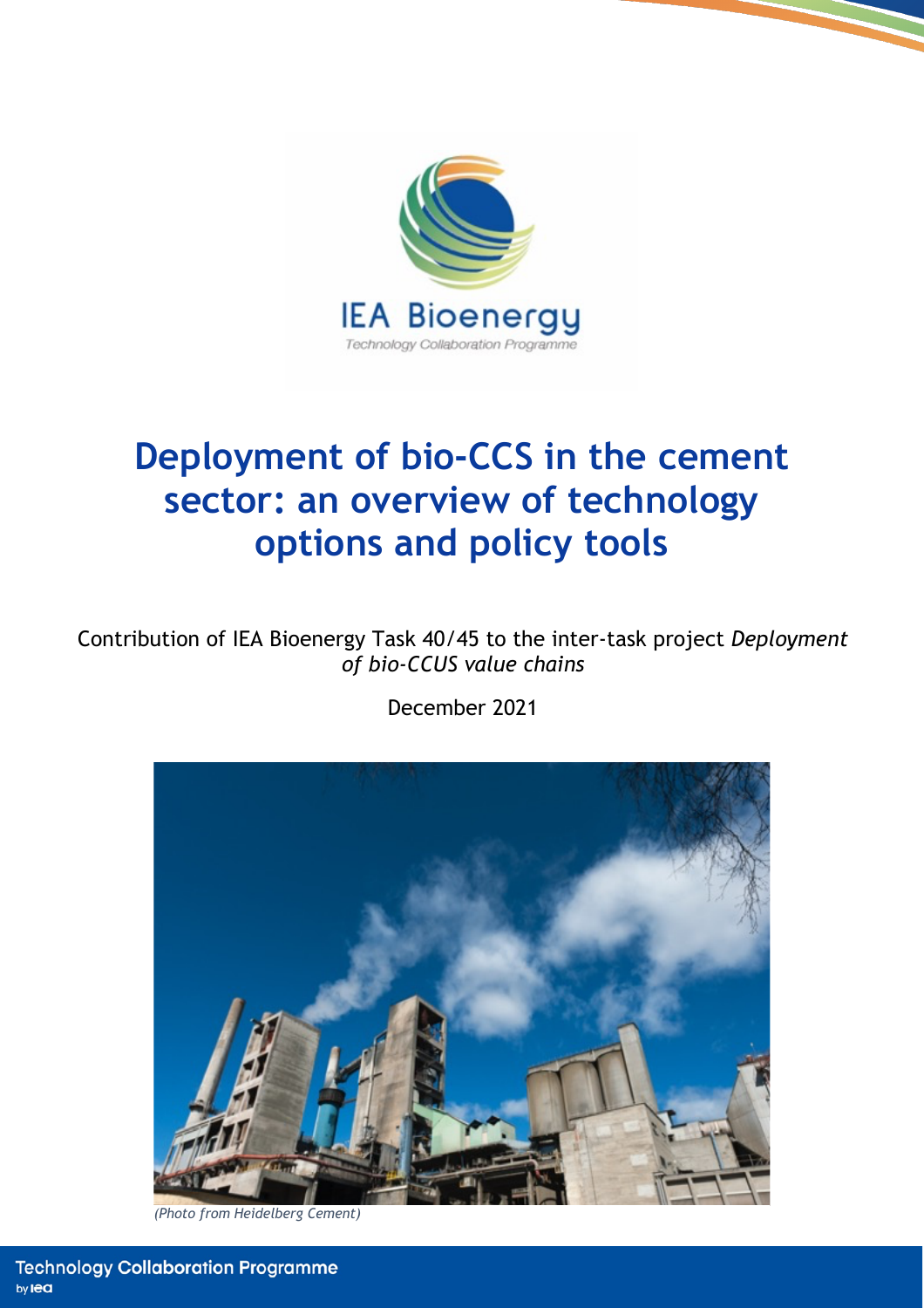

# Bio-CCS in the cement sector: an overview of technology options and policy tools

Otávio Cavalett<sup>1</sup>, Francesco Cherubini<sup>1</sup> & Olle Olsson<sup>2</sup>

1Norwegian University of Science and Technology (NTNU) & IEA Bioenergy Task 45

<sup>2</sup> Stockholm Environment Institute (SEI) & IEA Bioenergy Task 40

Contribution of IEA Bioenergy Task 40/45 to the inter-task project *Deployment of bio-CCUS value chains*

December 2021

Copyright © 2021 IEA Bioenergy. All rights Reserved

ISBN 978-1-910154-98-4

**Published by IEA Bioenergy**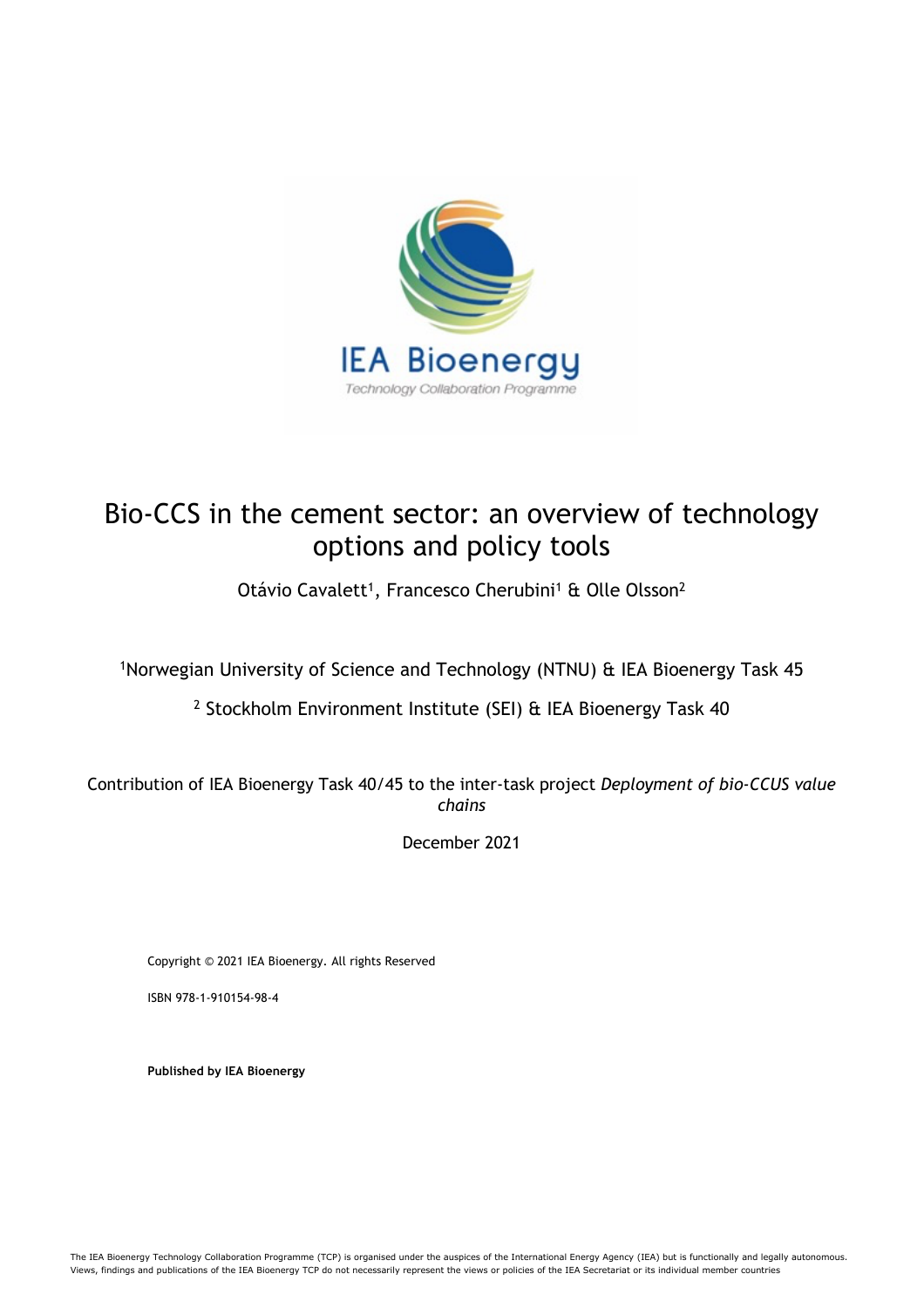### Preface

It is becoming increasingly clear that substantial amounts of negative emissions will likely be required if global warming is to be limited to 1.5°C above pre-industrial levels, as is an ambition of the 2015 Paris Climate Agreement. Among the different negative emissions options available, bioenergy with carbon capture and storage, also referred to as bio-CCS (also known as BECCS), is arguably one of the most commonly discussed in climate policy debates.

Bio-CCS has primarily been discussed in terms of its potential and drawbacks over a very long timeframe, e.g., 2050 and beyond, but recent years have seen growing focus on more nearterm aspects. The IEA Bioenergy inter-task project *Deployment of BECCS/U value chains* runs 2019-2021 and strives to provide insights about the opportunities and challenges pertaining to taking BECCS from conceptual discussions to on-the-ground implementation. To this end, the project puts focus not only on technological aspects but also on how BECCS business models could be set up and the role that public policy could play in enabling sustainable deployment of BECCS.

An important characteristic of BECCS is that it can be implemented in a broad range of sectors - basically any setting where there are biogenic emissions of  $CO<sub>2</sub>$  available in sizeable quantities. This includes generation of heat and power in various contexts, but also industrial facilities like cement production, pulp & paper mills or ethanol plants. The specifics related to BECCS implementation can however vary quite substantially from sector to sector. This is partly because of differences in technological factors like CO<sub>2</sub> concentrations in flue gases, but also a result of how different sectors operate under widely varying commercial and regulatory conditions.

This report is one of a series of publications that are carried out under the *Deployment of BECCS/U Value Chains* project with the aim to highlight these sector-specific characteristics. The sector studies reports provide deeper insights into the key aspects that come into play in the process of practically setting up value chains for capture, transportation and sequestration or utilization of biogenic CO<sub>2</sub>.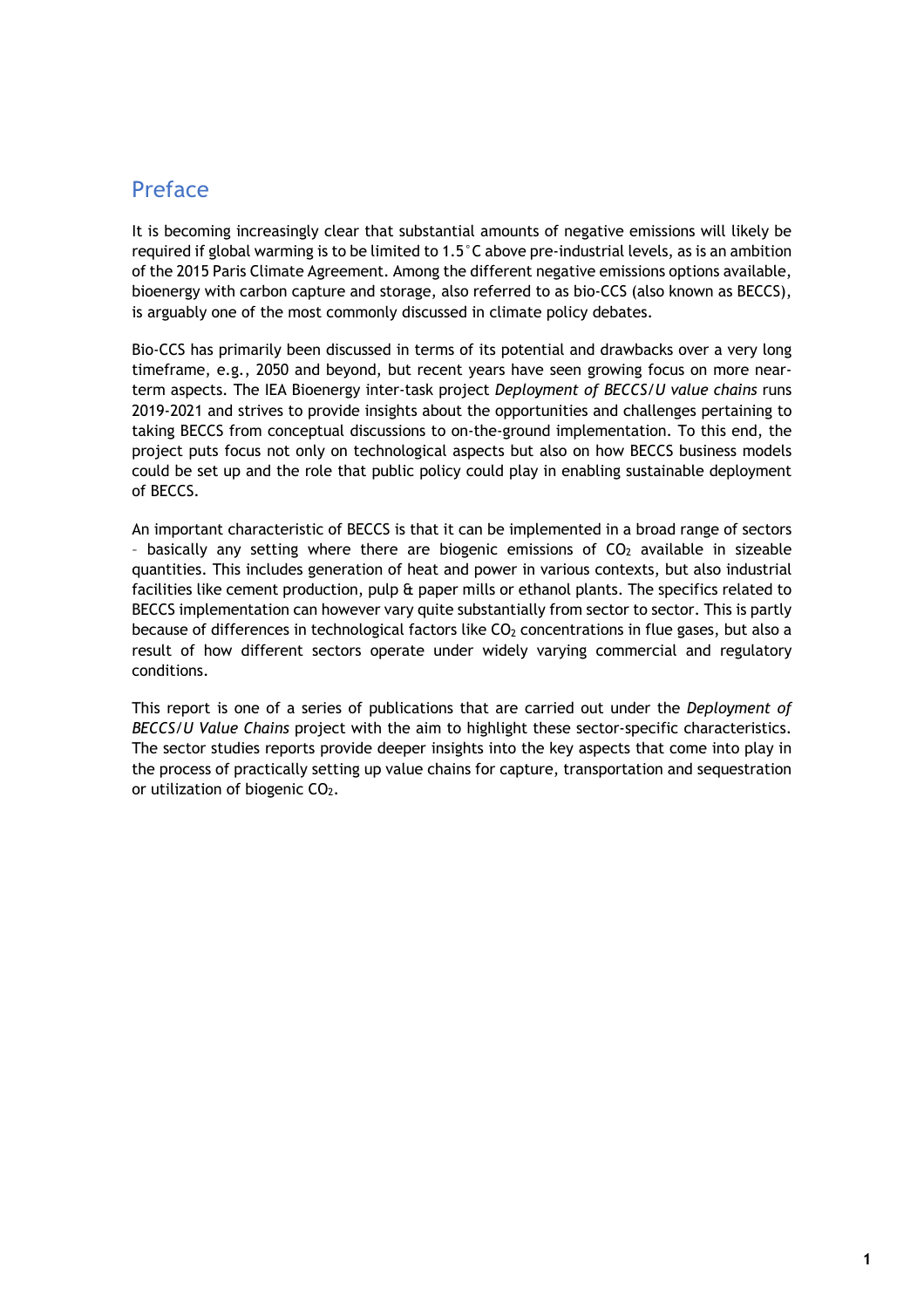## **Summary**

Cement is a key input to concrete, the most widely used construction material in the world and upon which many functions of modern society rests. At the same time, production of cement is one of the single most important economic activities in terms of emissions of greenhouses gases. If global climate change mitigation ambitions are to be fulfilled, emissions from cement production will have to decrease by around 95% between 2020 and 2050 according to the International Energy Agency's 2021 Net-Zero report. A broad portfolio of measures will have to be taken to reach this, including energy efficiency improvements, decreased cement demand and an increased use of alternative binder materials. However, it will most likely be impossible to reach deep emission reductions in the cement sector without the implementation of carbon capture and storage (CCS) technologies.

In this report, we review the prospects for implementation of CCS in the cement sector. We give particular attention to the opportunities of combining this with the use of biogenic fuels for process heat, so-called BECCS or bio-CCS. This could prove to be a vital tool to make cement production with net-zero  $CO<sub>2</sub>$  emissions possible and could potentially also enable "negative emissions", also referred to as carbon dioxide removal (CDR). In addition to a thorough review of the technological options at hand, we also discuss the business and policy aspects that need to be put in place to enable this.

There are several different technological options available by which bio-CCS can be implemented in the cement sector. Their characteristics vary when it comes to operational aspects and level of investments needed, and these key aspects are discussed in this report. One thing that they do have in common is that it is inevitable that even with cost reductions that come with increasing technological maturity, their introduction will entail substantial increases in the production cost of cement. A key question for cement decarbonization is how these costs should be covered. Here, the fact that a large portion of societal use of cement in one way or another is subject to public procurement means that changing procurement guidelines to mandate low-CO2 emission cement in publicly funded projects could be a promising policy measure.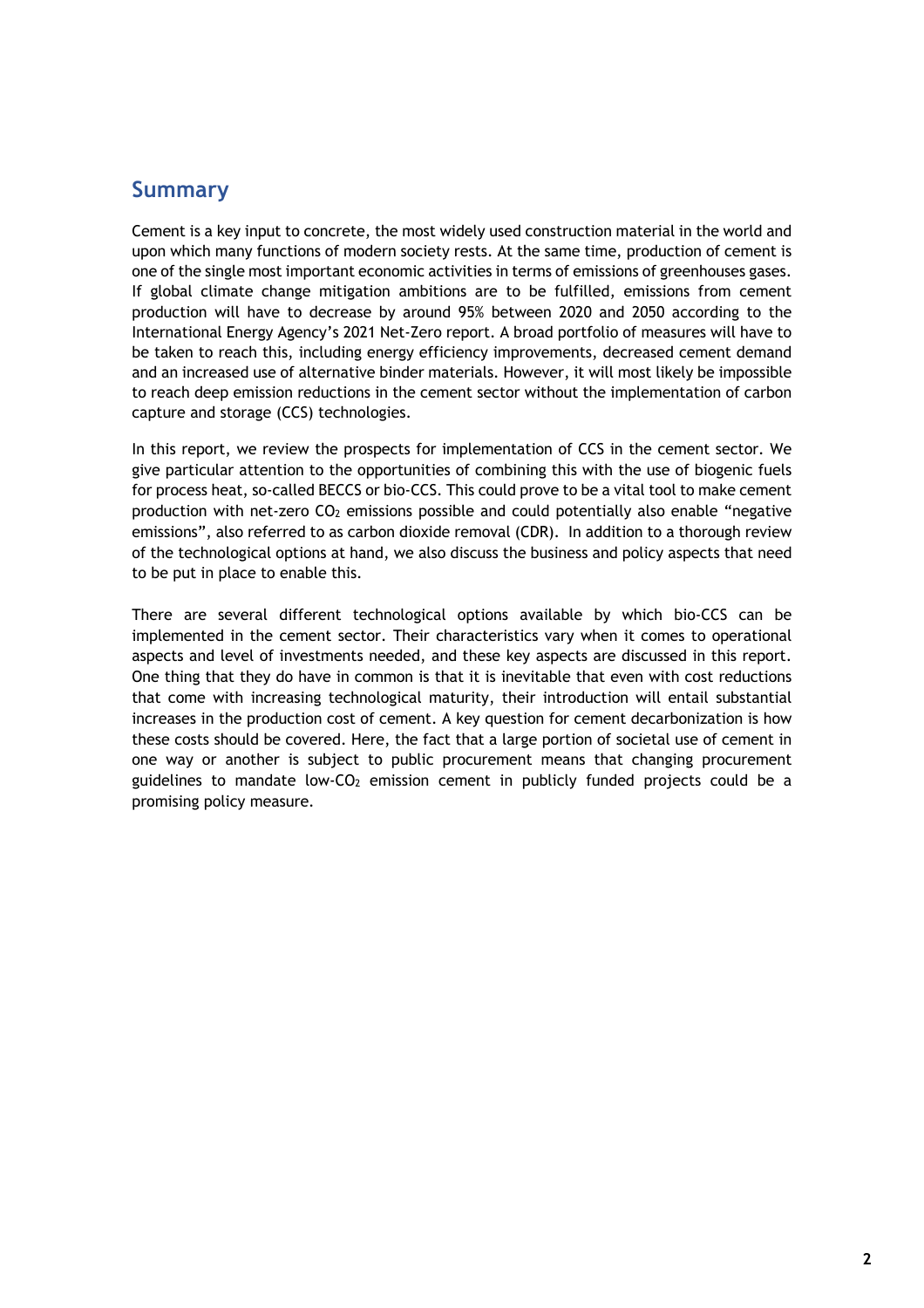# **Acknowledgments**

We would like to thank Johan Rootzén of IVL Swedish Environmental Research Institute and Mari Voldsund of SINTEF Energy(Norway) for valuable comments on an earlier version of this report. Any remaining errors or omissions are the sole responsibility of the authors.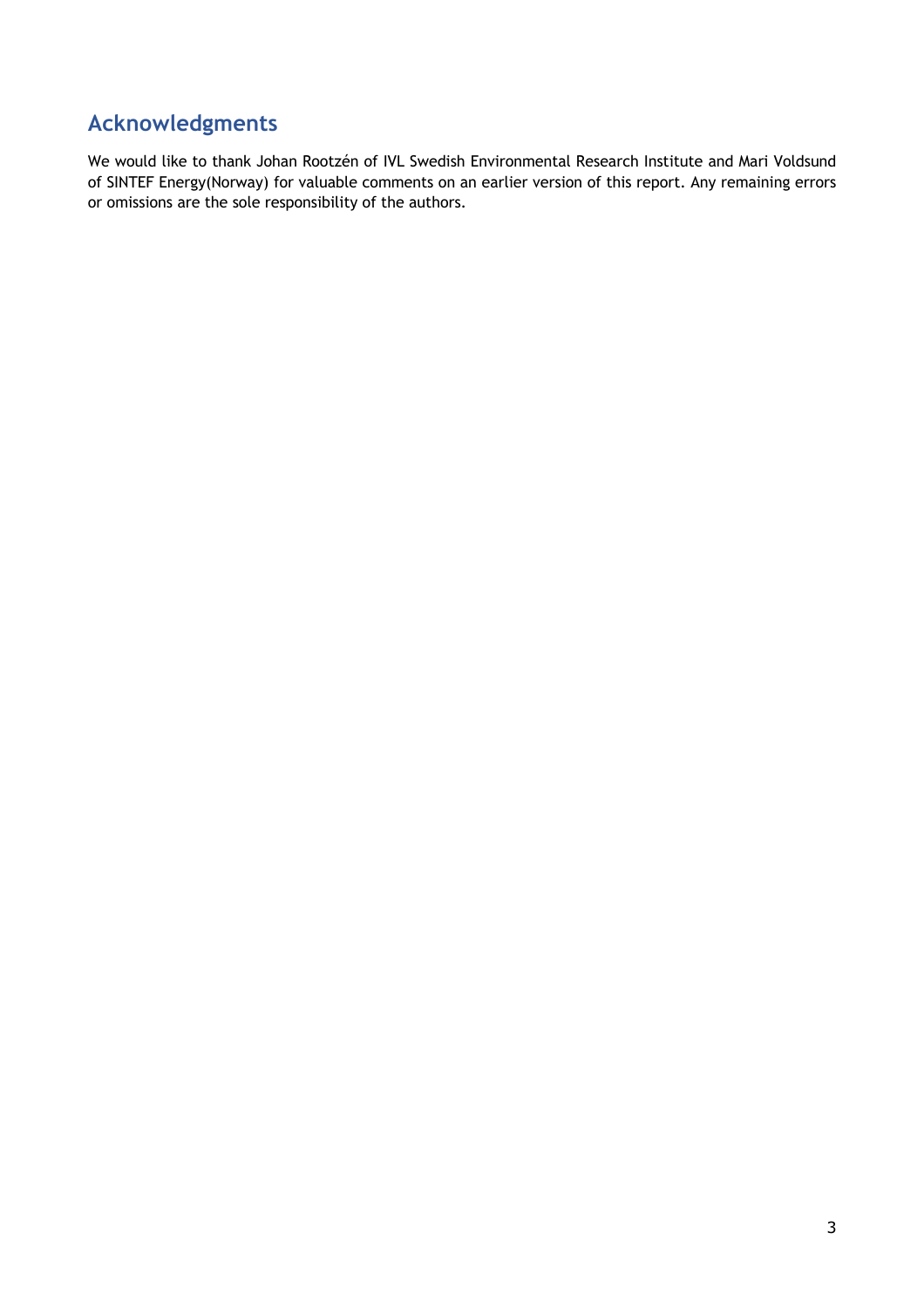# **Contents**

| $\mathbf 1$             |                                                                    |  |
|-------------------------|--------------------------------------------------------------------|--|
| $2^{\circ}$             |                                                                    |  |
|                         |                                                                    |  |
| 2.1                     |                                                                    |  |
| 2.2                     |                                                                    |  |
| 2.3                     |                                                                    |  |
| $\mathbf{3}$            |                                                                    |  |
| 3.1                     |                                                                    |  |
|                         | 3.1.1<br>3.1.2                                                     |  |
|                         | 3.1.3                                                              |  |
|                         | 3.1.4                                                              |  |
| 3.2                     |                                                                    |  |
| $\overline{\mathbf{4}}$ |                                                                    |  |
| 4.1                     |                                                                    |  |
| 4.2                     |                                                                    |  |
| 4.3                     |                                                                    |  |
| 4.4                     | Accelerate both technological innovation and policy development 17 |  |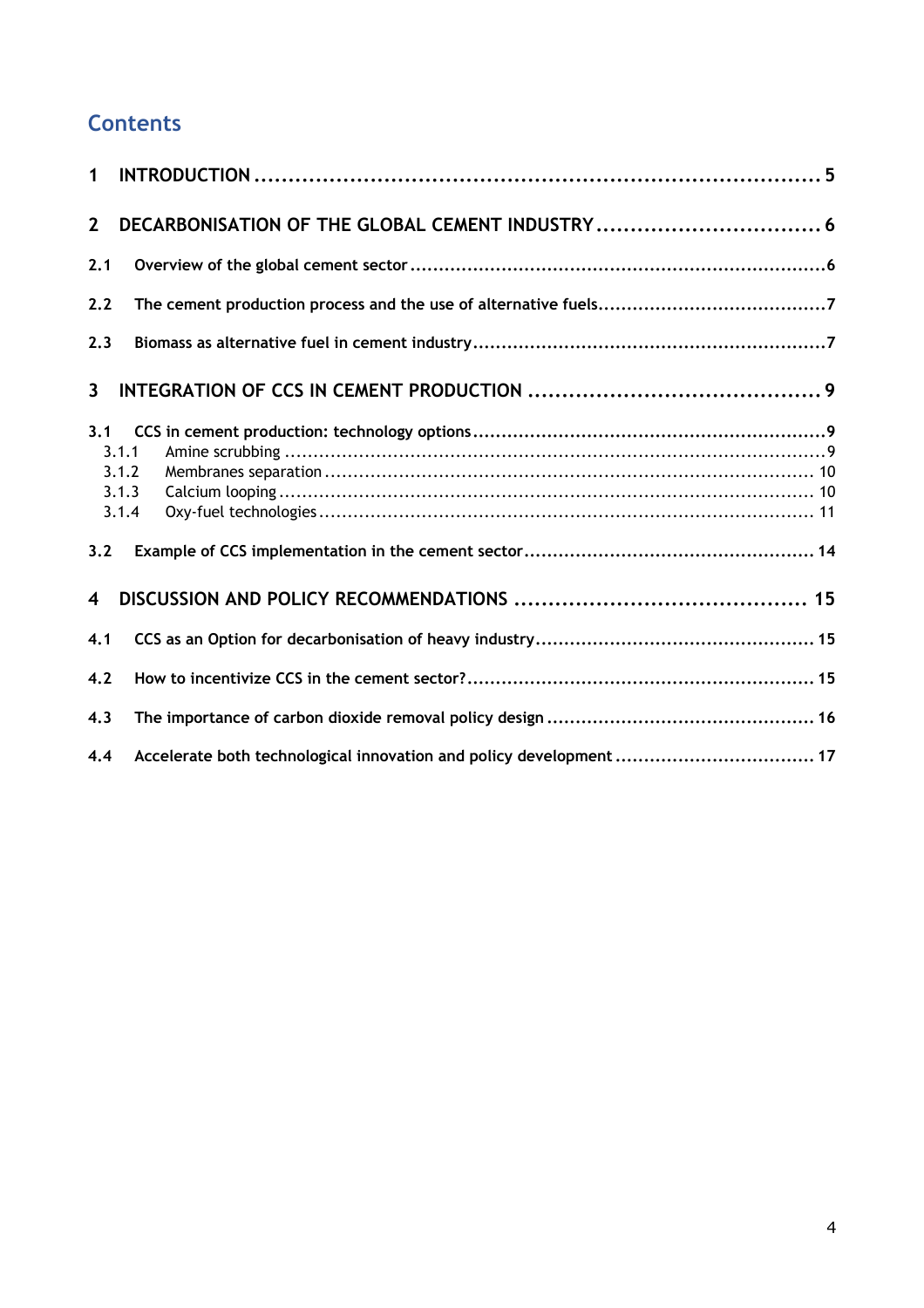### **1 Introduction**

Concrete is widely used for construction around the world due to its strong physical properties and the abundance of its raw materials. As demand for concrete has steadily been increasing in recent history, so has demand for cement, which is its main component and functions as the binder in concrete. This has positioned the cement industry as one of the largest energy consumers. In 2014, cement production made up around 7% (10.7 EJ) of global industrial energy use (Pales and Leung 2018; Voldsund et al. 2019). Production of cement is also a large source of carbon dioxide emissions. The more than 4 billion tonnes of cement produced every year in total account for around 8% of global CO2 emissions, or about 22% of global CO2 emissions from industrial processes (Preston and Lehne 2018; Sims et al. 2014).

The unique properties that cement provides, combined with the very large volumes used, entail that it is highly unlikely that large-scale substitution away from cement will be possible (Habert et al. 2020). Consequently, the cement sector faces the challenge of continuing to meet demand for its product while cutting direct CO2 emissions from its production. According to the International Energy Agency's *Net-Zero by 2050* scenario (IEA 2021), global CO2 emissions from the cement sector need to decrease by more than 94% between 2020 and 2050. An even larger reduction in the emissions *intensity* of global cement production is required, as the IEA sees global production of cement in 2050 being slightly larger than that in 2020.

Bringing about this transformation will require progress across a portfolio of measures, including improving energy efficiency (e.g. use of more energy efficient equipment, replacement of old installations, energy integration), switching to alternative fuels (fuels from wastes and residues, that may be less carbon intensive) and reducing the clinker to cement ratio. (Hills et al. 2016; Preston and Lehne 2018). However, even with successful implementation of these more conventional carbon mitigation measures, specific emissions per ton of cement are likely to decrease only by around 25-50% (Habert et al. 2020; Hills et al. 2016).

A special characteristic of the cement industry is the fact that about  $60\%$ -70% of the CO<sub>2</sub> comes from the chemical reactions involved in converting limestone to calcium oxide, a precursor to the formation of calcium silicates which give cement its strength. About  $30\%$ -40% of  $CO<sub>2</sub>$  emissions result from combustion of fuels and the remaining up to 10% from other downstream plant operations (Pales and Leung 2018; Vatopoulos and Tzimas 2012). Therefore, significant overall emission reductions to bring the cement sector in line with global climate stabilization targets can only be achieved with the integration of emerging and innovative technologies, in particular carbon capture and storage, CCS (Hills et al. 2016; Pales and Leung 2018; Plaza et al. 2020; Preston and Lehne 2018; Rolfe et al. 2018; Vatopoulos and Tzimas 2012). Integration of CCS technologies is identified to provide the largest cumulative  $CO<sub>2</sub>$  emissions reductions in the cement industry by 2050 in the sectoral projections in line with the Paris Agreement (IEA 2021; Pales and Leung 2018).

Maximizing efficiency measures and combining CCS with increased use of sustainable biomass as a source of process heat could enable cement production with very low or possibly even negative life cycle emissions of greenhouse gases. However, this requires that not only that the necessary technologies are developed and demonstrated but also that policy frameworks, financing mechanisms and business models are aligned. These are all substantial challenges that need to be addressed urgently for the global cement sector to be compatible with ambitions to reduce global GHG emissions to net-zero by mid-century. This report provides an overview of the prospects for implementation of bio-CCS in the cement sector. In addition to a thorough review of the technological options at hand, we also discuss the business and policy aspects that need to be put in place.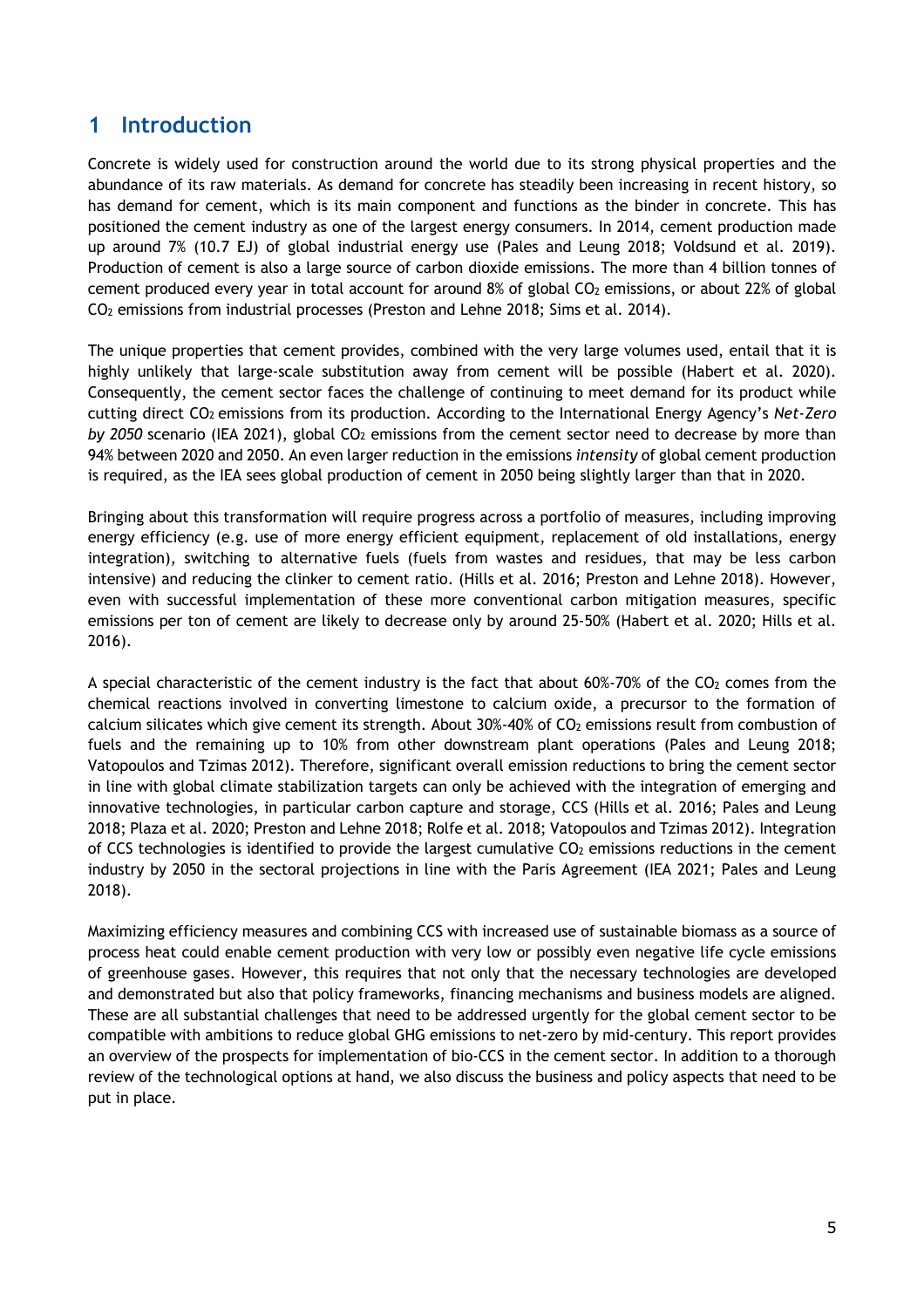# **2 Decarbonisation of the global cement industry**

#### **2.1 OVERVIEW OF THE GLOBAL CEMENT SECTOR**

Cement production intensity levels vary widely across different regions. Some, such as China and the Middle East, have cement production capacity with cement production intensities well above global levels, e.g. 1818 kg of cement produced per capita in China and 827 kg of cement produced per capita in the Middle East in 2014 compared to 575 kg of cement produced per capita globally (Pales and Leung 2018). The global cement market is currently dominated by a fairly small number of large producers, in particular LafargeHolcim (the product of a 2015 merger between Lafarge of France and Holcim of Switzerland), HeidelbergCement (Germany), Cemex (Mexico) and Italcementi (an Italian firm in which HeidelbergCement has a 45% stake). While Chinese companies are leading players in terms of production volumes, they largely operate in their domestic market. Globally, cement firms tend towards vertical integration, producing their own concrete in downstream operations. The capital intensity of cement production reinforces this concentration, making it difficult for smaller actors to enter the market and compete with larger firms. However, the global concrete market is much more fragmented and is built on many smaller companies serving local areas. The key differences between concrete producers lie in how they deliver concrete to the end user (Preston and Lehne 2018).

The major cement players are increasingly facing competition from regional producers in emerging markets. Slower economic growth in China has helped create a global cement surplus, and in Europe there has been a substantial imbalance between high production capacity and low market demand in recent years. The Chinese market is rapidly consolidating: a few years ago, there were 3000 small players producing low-grade cement; by 2020, as few as 10 firms may account for 60% of the country's production capacity. China National Building Material (CNBM) and Sinoma, the country's largest and fourth-largest producers, are merging to become one of the world's largest cement companies (Preston and Lehne 2018).

Significant changes in how cement and concrete are produced and used, and in how cities are designed, built and managed, will be needed if we are to meet the goals set out in the Paris Agreement on climate change as well as the United Nations Sustainable Development Goals (SDGs). All regions in the world have improved the energy efficiency and reduced the carbon intensity of their cement industries. China, India, and the European Union, which are the three largest cement producing jurisdictions, have adopted policy measures to reduce the carbon footprint of the cement industry, through emissions trading schemes, energy efficiency targets, replacement of old plants, new cement standards, and circular economy. Private-led initiatives are also gaining momentum (Preston and Lehne 2018).

In 2015, 18 cement companies established the shared ambition to by 2030 reduce their CO<sub>2</sub> emissions by 20-25% compared to business as usual, which represents a mitigation effort of about 1 Gton CO2 (Pales and Leung 2018; Plaza et al. 2020). The Global Cement and Concrete Association (GCCA) includes worldwide members that together account for 50% global cement production capacity. In 2019, GCCA launched *Innovandi*, the Global Cement and Concrete Research Network, which intends to research areas such as the impact of co-processing, the efficiency of clinker production, the implementation of carbon capture and storage (CCS) technologies, the impact of clinker substitutes and alternative binders in concrete, low carbon concrete technologies, and re-carbonation. Thirty companies from the cement and concrete sectors, have already committed to the initiative (GCCA 2021). The European Cement Association (CEMBUREAU) has publicly stated its ambition to reach carbon neutrality along the value chain by 2050 (CEMBUREAU 2020). HeidelbergCement has committed itself to reduce its specific net CO<sub>2</sub> emissions per ton of cement produced by 30% compared to 1990 levels by 2030 and has a vision to reach carbon neutral concrete by 2050 at the latest. This is the first cement company in the world to receive approval for science-based  $CO<sub>2</sub>$  reduction targets (Plaza et al. 2020).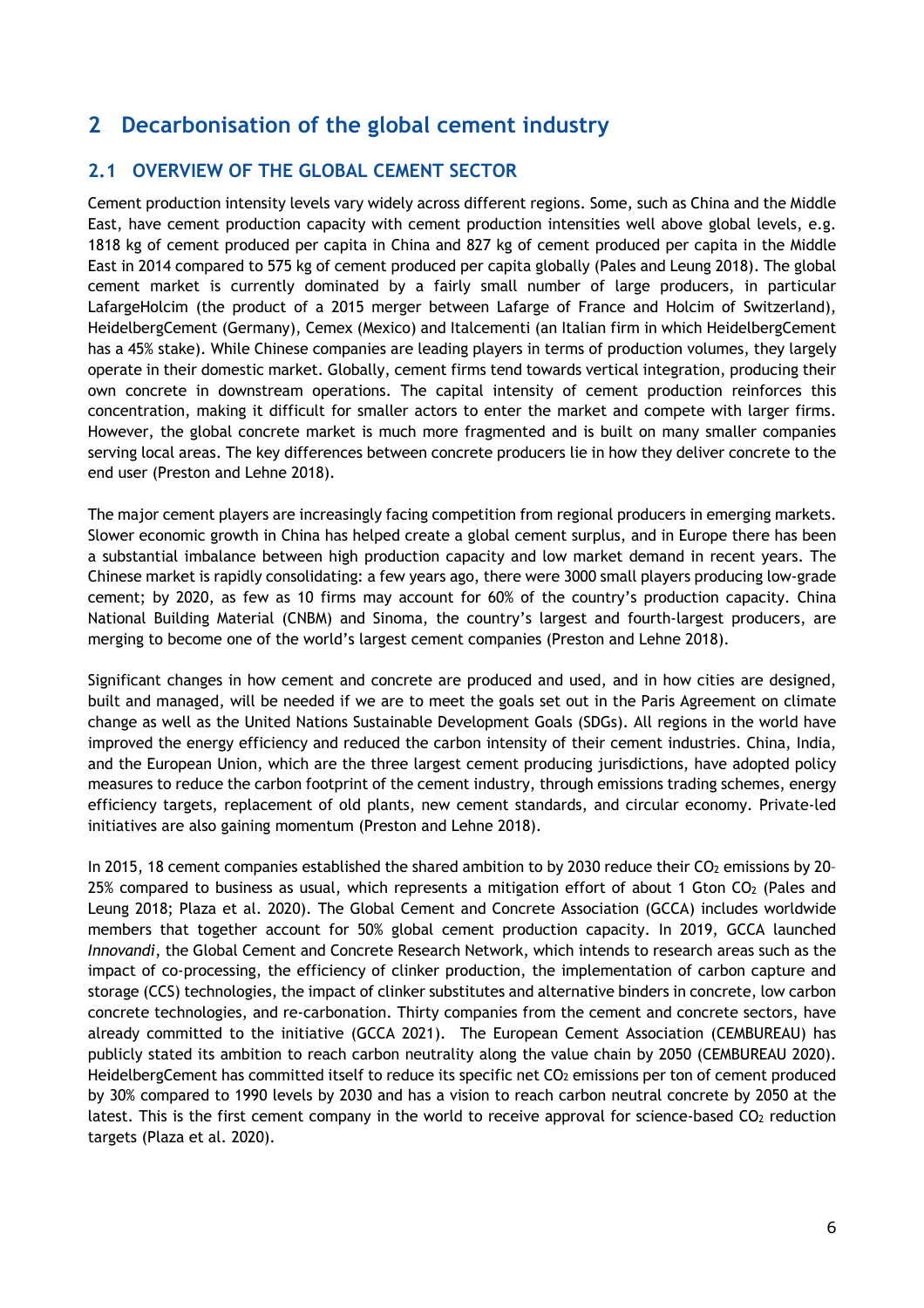#### **2.2 THE CEMENT PRODUCTION PROCESS AND THE USE OF ALTERNATIVE FUELS**

The main process options for cement processing may vary regarding equipment design, method of operation and type and amount of fuel consumption (Rahman et al. 2015). However, the general cement production process involves three main stages: raw materials preparation, clinker production and clinker grinding with other components to produce cement. Different raw materials (mostly limestone, clay and other minor minerals) are mixed and milled into a homogeneous powder, from which clinker is produced in high temperature kilns. The calcium oxide (CaO) together with silica (SiO<sub>2</sub>), iron oxide (Fe<sub>2</sub>O<sub>3</sub>) and alumina (Al<sub>2</sub>O<sub>3</sub>) form the cement clinker. The kiln operates at a temperature of 1400-1500°C which is required to complete the reaction of belite with CaO to form alite (Ca<sub>3</sub>O-SiO<sub>4</sub>). The clinker is then cooled down to around 120°C and is ground together with gypsum and other additives to produce the cement mix. The flue gases of the kiln are directed back to the pre-calciner, in order to preheat the homogenized raw materials and raise its temperature to the desired pre-calcination level (>900°C), and finally are emitted to the atmosphere (Pales and Leung 2018; Rahman et al. 2015; Vatopoulos and Tzimas 2012).

Modern technology for the cement manufacturing today compromises the use of a rotary kiln together with multi-stage cyclone preheater system and a calciner (Mikulčić et al. 2016). About 1.3-1.6 kg of raw materials are used to produce one kg of clinker, depending on the characteristics of the raw materials. The desired high temperatures in the cement kiln are achieved by the combustion of fossil or alternative fuels, therefore the CO<sub>2</sub> emissions of the kiln depend of the fuel type used. The most efficient kilns consume about 2.5-3.5 GJ of fuel energy per ton of clinker. Electricity is mostly used for grinding processes and the consumption ranges from 70 to 113 kWh per ton clinker. The range of values highlights the variability of the cement production processes (Vatopoulos and Tzimas 2012).

Due to the high temperatures in the kiln operation, large amounts of fuels are needed for the cement production process. Although many of the cement production processes have been adjusted over the years, there is still room for improvement in energy efficiency. Generally, fossil fuels such as coal, petroleum coke and natural gas provide the thermal energy required for cement industry (Rahman et al. 2015). Therefore, shifting away from the use of fossil fuels in cement production is pointed out as one of the key measures to decarbonize the cement sector, as a wide range of alternative fuel sources can be used in cement industry (Pales and Leung 2018; Rahman et al. 2015). It is so because the cement rotary kiln is able to burn a wide range of materials due to the long residence times at high temperatures, intrinsic ability of clinker to absorb contaminants (such as heavy metals) into the clinker and the alkaline environment of the kiln (Rahman et al. 2015). However, the utilization of alternative fuels still imposes some challenges on the calciner and kiln operation because these fuels have different combustion characteristics compared to fossil fuels. Some particular concerns are the ignition characteristics and achievable temperature in the cement kiln with high shares of alternative fuels, the incomplete combustion of alternative fuels, and the condensation of minor elements such as S, Cl, Na, and K in cooler parts of the equipment (Mikulčić et al. 2016).

To avoid these issues, a mix of fossil fuels and alternative fuels is used for cement production in many parts of the world. For example, the cement industry in EU already used about 28% of alternative fuels in 2012, while Switzerland used 41% in the same year whereas the US is currently at a level around 15% (PCA 2019; Rahman et al. 2015). Materials like refuse derived fuels (RDF), waste oils, plastics, waste tyres and sewage sludge are often available as alternative fuels for the cement industry. Biomass resources and industry waste materials are identified as particularly promising alternative fuels for the cement industry (Benhelal et al. 2013; Rahman et al. 2015). RDF and other industry waste materials may include biogenic and non-biogenic shares, which would otherwise be sent to a landfill site, burnt in incinerators or improperly destroyed (Pales and Leung 2018).

#### **2.3 BIOMASS AS ALTERNATIVE FUEL IN CEMENT INDUSTRY**

Biomass and industry waste materials with high share of biogenic materials are specially interesting for the cement industry as they can help reduce the fossil  $CO<sub>2</sub>$  emissions from the cement process and, in combination with CCS technologies (BECCS), promote very low or even negative emissions in the cement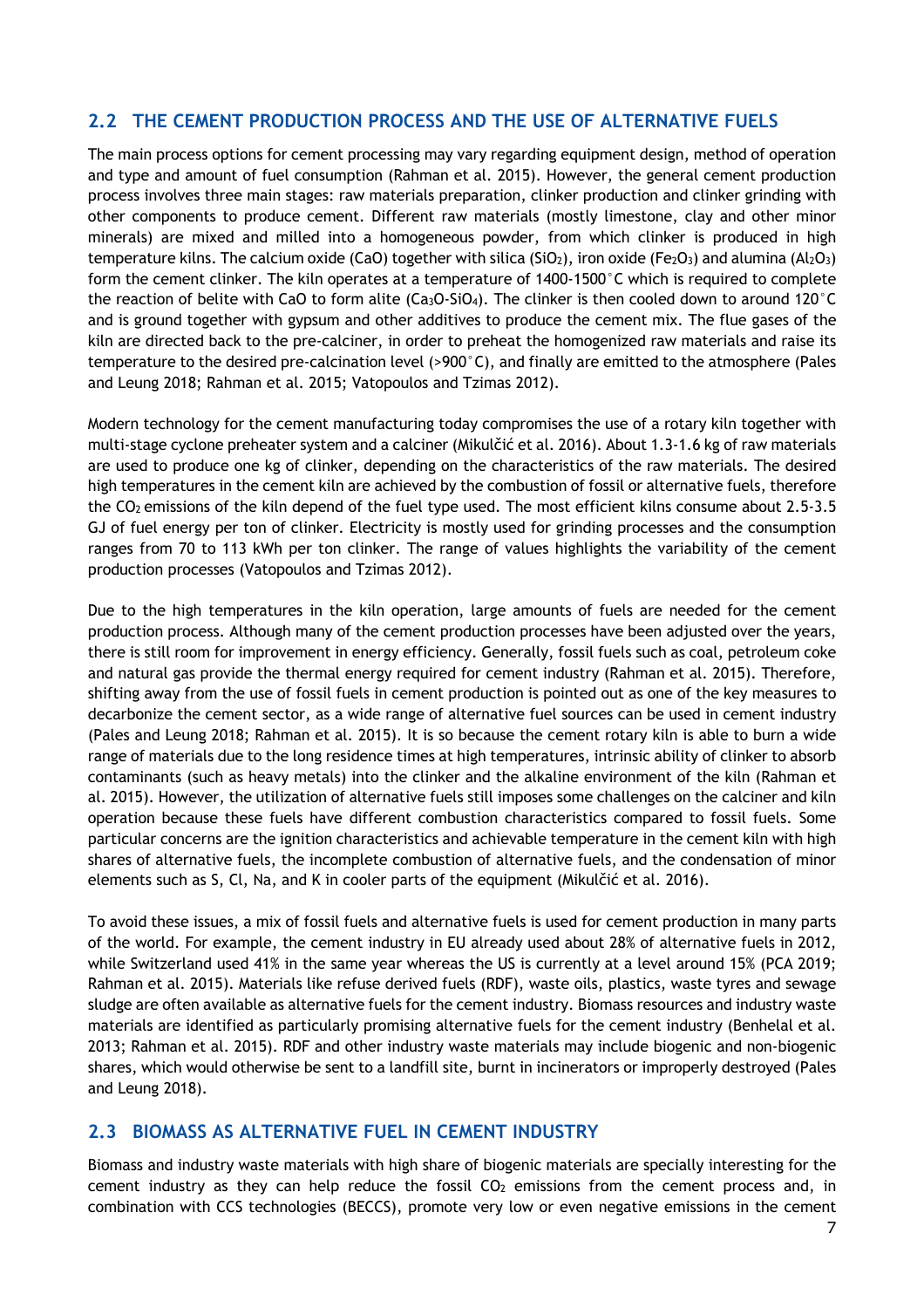manufacturing. However, replacing fossil fuels with cleaner alternatives like biomass resources can decrease the CO2 emissions from fuel combustion in the cement process manufacturing will only work as long as the alternative fuel use is used in a share that can provide high enough temperature in the kiln. Although biomass replacement ratios of approximately 20% are recommended to maintain a stable combustion process and the quality of the clinker, slightly higher values have been used with very satisfactory results (Mikulčić et al. 2016).

Biomass is already one of the most important alternative fuels used in the cement industry because of its diversity and availability (Rahman et al. 2015). Wood waste and other waste from agriculture and forest processes are some of the most common types of biomass used in the industry. The European Cement Research Academy (ECRA) estimates that waste or biomass substitution could reach 30% in developing regions and 70% in developed regions by 2050 (European Cement Research Academy and Cement Sustainability Initiative 2017). The major restrictions to the use of biomass in cement manufacturing are normally linked to economic factors, the necessity of pre-treatment stages<sup>1</sup>, and the local availability of the resources or the transport costs, which are less restrictive than technical limitations (Mikulčić et al. 2016). A key challenge also is to ensure the availability of biomass from truly sustainable sources. Currently, the sector relies largely on waste-derived biomass; however, shifting towards a majority share of alternative fuels from biomass may eventually prompt the sector to turn to more refined fuels, such as wood pellets (Preston and Lehne 2018).

<sup>1</sup> There is a wide variety of options through which raw biomass can be pre-treated to energy carriers particularly suited for a specific application, including - but not limited to – drying, densification, pyrolysis or gasification.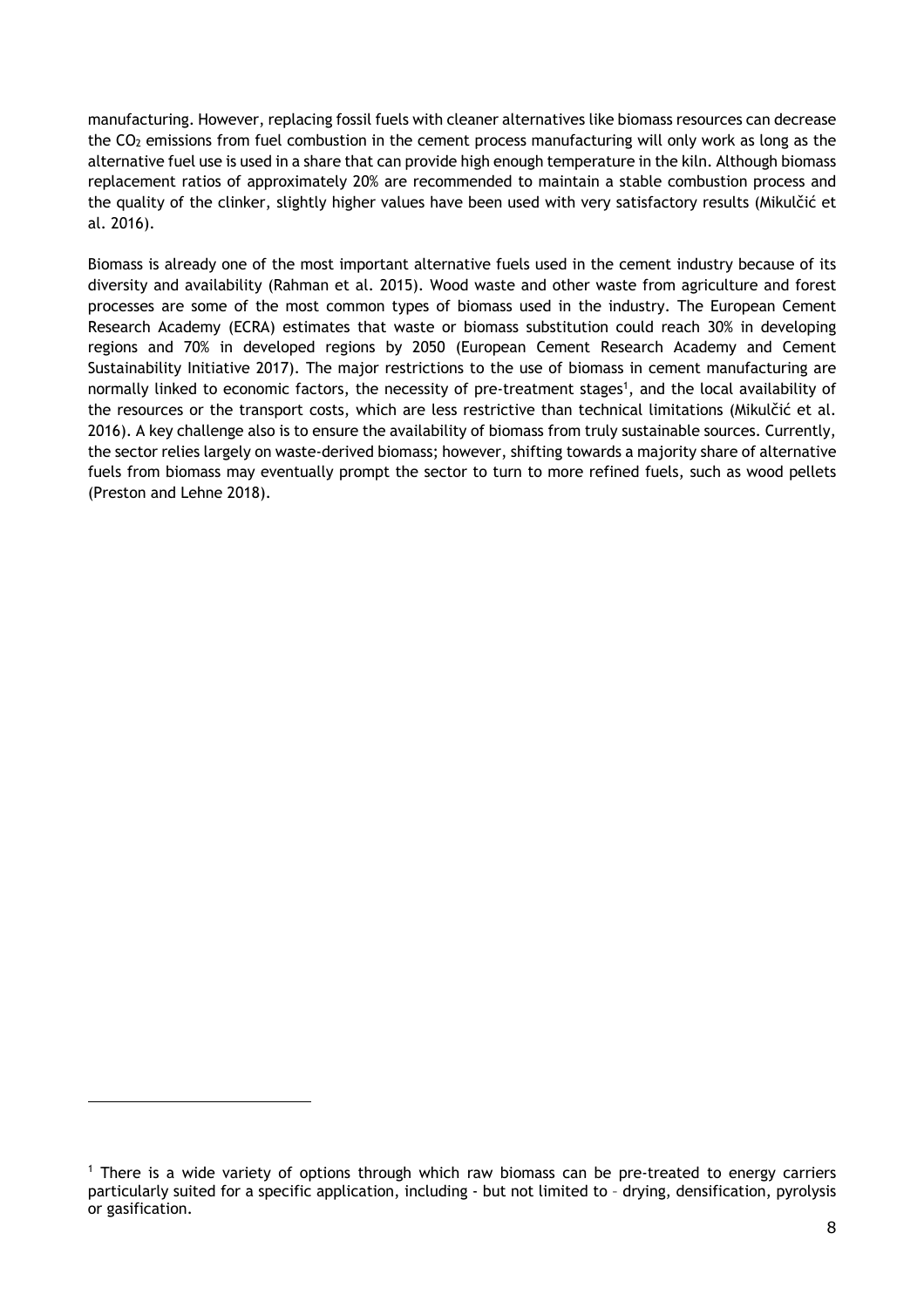# **3 Integration of CCS in cement production**

Even though efforts such as fossil fuel substitution, increase of process energy efficiency and clinker substitution can reduce the specific  $CO<sub>2</sub>$  emissions significantly, further reductions by such conventional measures are limited. Reference analyses performed by IPCC and IEA indicate that the main technologies able to achieve the substantial decarbonization of the cement sector required by the global temperature stabilization targets is carbon capture and storage, or CCS (Edenhofer 2015; Hills et al. 2016; IEA 2021; Pales and Leung 2018; Voldsund et al. 2019). CCS involves capturing the  $CO<sub>2</sub>$  emissions from a cement kiln, and then transporting and permanently storing these. As we noted earlier, the process emissions from calcination cannot be avoided by simply switching fuels and/or improving energy efficiency (Preston and Lehne 2018) which means that CCS is particularly important for cement producers. The cement industry has engaged in many projects to develop CCS technologies (Preston and Lehne 2018).

#### **3.1 CCS IN CEMENT PRODUCTION: TECHNOLOGY OPTIONS**

CCS technologies can be classified in pre-combustion, post-combustion and oxy-fuel combustion methods.

*Pre-combustion* methods in the frame of cement production are of less importance since they can only capture fuel-derived CO2 emissions, not the larger proportion emitted by calcination. *Post-combustion* capture methods are end-of-pipe technologies, i.e., these methods are aimed to capture CO<sub>2</sub> from the flue gas flow. Nitrogen and CO<sub>2</sub> are therefore the main substances needing to be separated in this case. Postcombustion capture technologies do not require fundamental modifications of cement kilns and could be applied to existing facilities (Pales and Leung 2018). *Oxy-fuel capture* means that CO<sub>2</sub> can be captured, or purified, from kiln flue gases when the combustion happens under oxy-fired conditions.

The CCS technologies currently considered for the power sector, such as post-combustion capture using amine scrubbing and oxy-combustion, have been proposed for  $CO<sub>2</sub>$  capture in cement plants as well (Gardarsdottir et al. 2019; Plaza et al. 2020; Vatopoulos and Tzimas 2012; Voldsund et al. 2019).

Although no capture technology has reached commercial scale in the cement sector yet, much progress has been made in the last decade (Plaza et al. 2020) and some of these CCS technologies are now approaching a demonstration stage. Worth mentioning here is the HeidelbergCement CCS project in the Slite plant in Sweden and especially the Norcem CCS project in Norway where one technology - post combustion capture with amine - is about to be demonstrated.

In the following, we describe three promising post-combustion technologies (amine scrubbing, calcium looping, and membranes) and two oxy-fuel capture technology options (full and partial oxyfuel combustion) in more detail.

#### **3.1.1 Amine scrubbing**

Amine scrubbing is an end-of-pipe CCS technology that only involves the flue gas and therefore should not directly affect the cement production process. Capture rates are expected to be >90%,but some studies have examined lower rates (Liang and Li 2012; Vatopoulos and Tzimas 2012). This is the post-combustion capture technology that is most advanced in terms of the technology readiness level, as it has already reached commercial scale demonstration in coal fired power plants (Hills et al. 2016; Plaza et al. 2020) and was selected to be implemented in the Norcem plant in Brevik (Norway)following successful pilot scale trials (Bjerge and Brevik 2014; Knudsen et al. 2014).

Although specific process details would depend upon a particular plant characteristic, a generic process has three main steps: (i) flue gas pre-treatment, with  $SO_2$ ,  $NO_x$ , and dust particle removal; (ii) counter current contact of pre-treated flue gas with an aqueous amine solution in an absorber column, where  $CO<sub>2</sub>$  reacts with the amine at 40–60°C and atmospheric pressure, producing a decarbonized gas stream that is vented to the stack; (iii) regeneration of the spent solvent in the stripper column, at 100–120 °C and 1.5–2 atm,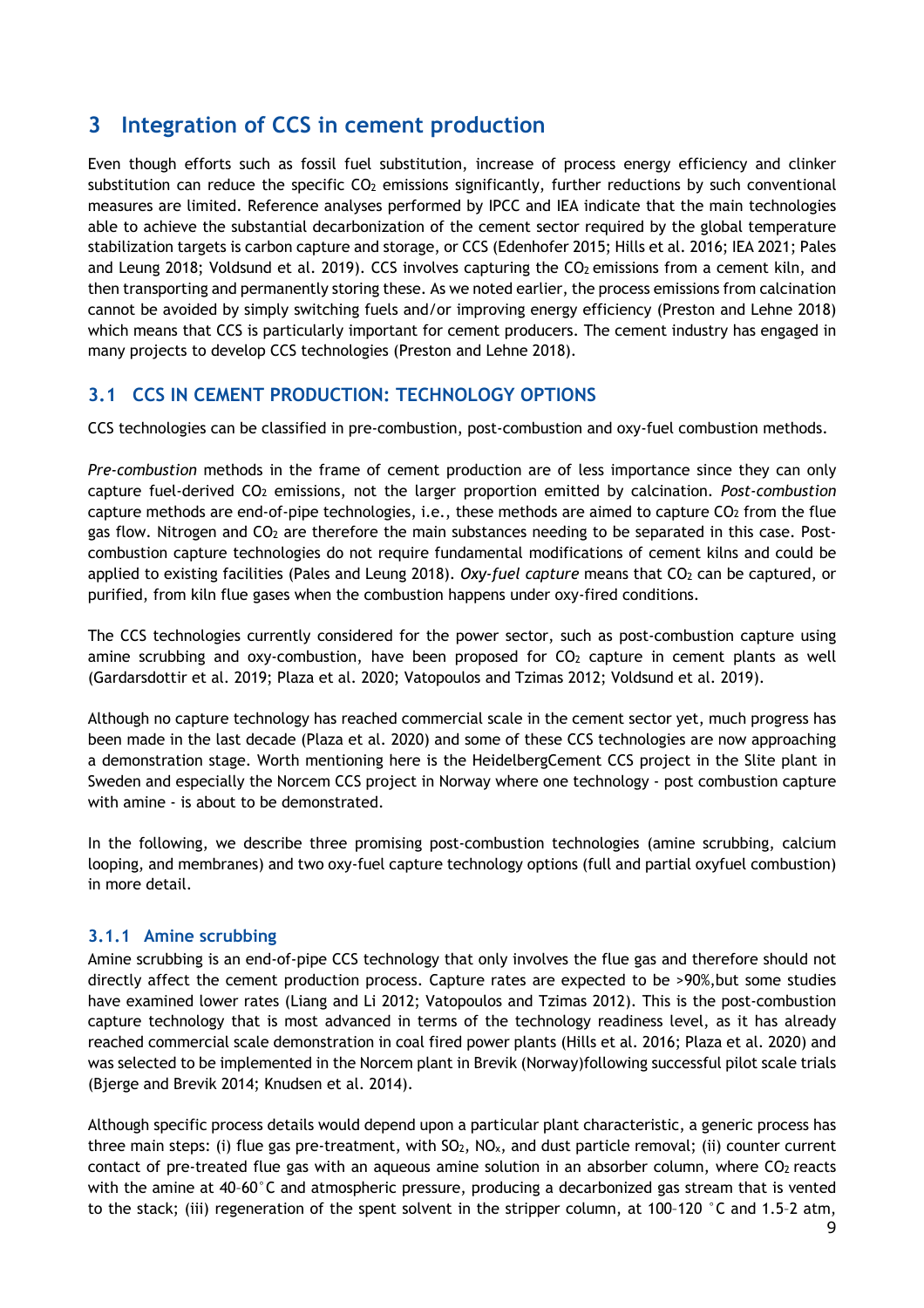where a high purity CO<sub>2</sub> stream is recovered, while lean solvent is sent back to the absorber column, closing the loop. Aqueous solutions of alkanolamines like monoethanolamine (MEA) and diethanolamine (DEA) are traditionally used because of their rapid reaction rates and low cost. The development of second generation solvents and the optimization of the technology may lead to substantial energy savings, up to 60% in the power sector (Plaza et al. 2020).

A considerable amount of additional thermal energy is required for regeneration of the sorbent used, and electricity is needed to operate the capture unit. Therefore post-combustion amine absorption will have a large effect in the energy consumption of a cement plant (Vatopoulos and Tzimas 2012). Owing to the scarcity of low-grade heat at most cement plants, it may be more attractive to capture only a proportion of the CO2 from the plants using excess heat available after energy efficiency measures and not invest in extra thermal energy generation capacity (Bjerge and Brevik 2014; Hills et al. 2016). The main challenge for implementing this technology in the cement sector is the scale-up of the process. Also, contaminants such as SO<sub>2</sub>, NO<sub>2</sub> in the flue gases can be detrimental to the operation of the scrubber unit, as they would poison the absorption solvent (Vatopoulos and Tzimas 2012). However, these contaminants can be easly handled by existing  $SO_x$  and  $NO_x$  removal technologies. For example, testing at Norcem at site with industrial flue gas with Akers solvent have been carried out before deciding to implement this CCS technology.

#### **3.1.2 Membranes separation**

Gas separation membranes are based in physical and chemical interactions between the different gas components and the membrane material: one component passes through the membrane faster than another, being separated by the pressure gradient and the different diffusivities of the molecules (Plaza et al. 2020). Using membranes as a CO<sub>2</sub> separation technique could theoretically produce a yield of more than 80%. The higher concentration of CO<sub>2</sub> in cement flue gas compared to other sources is advantageous for all separation technologies, and especially for membranes, because of the larger partial pressure driving force. However, membranes have only been proven on small or laboratory scales where up to 60-70% recovery yields were achieved (Pales and Leung 2018; Plaza et al. 2020). Membrane systems do not require regeneration and their overall energy demand may be lower than competing technologies. However, membranes require pressurized or vacuum conditions for operation, which also imply in additional energy demand (Pales and Leung 2018). Membrane systems can be sensitive to sulphur compounds and other potential contaminants, and in some cases, to high temperatures. It is therefore important the selection of the optimal combination of gas cleaning technologies and membrane material. Another option being investigated is the combination of a single-membrane separation unit for bulk separation with a CO2 liquefaction train from which the waste stream is recycled and mixed with the feed to the membrane system. This combination would enable both systems to operate in their optimal ranges in terms of CO<sub>2</sub> concentration (Bouma et al. 2017; Pales and Leung 2018). An example of test of membranes technology in the cement industry is within the MemCCC project in the Norcem's cement plant, Brevik, Norway (Plaza et al. 2020).

#### **3.1.3 Calcium looping**

Calcium looping (CL) is a high temperature  $CO<sub>2</sub>$  capture technology that separates the  $CO<sub>2</sub>$  contained in flue gases from sorbents based on calcium oxide through sequential carbonation-calcination cycles (Romano et al. 2013). A regenerable CaO sorbent (usually derived from limestone) is repeatedly cycled between the two vessels. In one vessel (the carbonator) carbonation of CaO occurs, and CO<sub>2</sub> is captured in a circulating fluidized bed carbonator operating between 600-700°C (Romano et al. 2013; Vatopoulos and Tzimas 2012). The solids stream (mainly CaCO<sub>3</sub> formed and nonreacted CaO) goes to the calciner, where in an atmosphere of O<sub>2</sub>/CO<sub>2</sub> at temperatures over 900°C the CaCO<sub>3</sub> decomposes into CaO which is recycled in the carbonator and a  $CO<sub>2</sub>$  concentrated stream. In order to achieve a  $CO<sub>2</sub>$  composition suitable for storage (>95%  $CO<sub>2</sub>$ ) this calciner operates with pure oxygen. Therefore, CL installation always requires the integration with a process for producing pure oxygen. High reactivity of the CaO used is kept by continuously replacing part of the nonreactive CaO. The SO2 produced in the kiln due to fuel combustion is also captured, as it reacts with CaO to form CaSO4 (sulphation reaction) (Vatopoulos and Tzimas 2012). CL utilizes technologies that have been demonstrated at large scale and it can be implemented with a very tight integration with the cement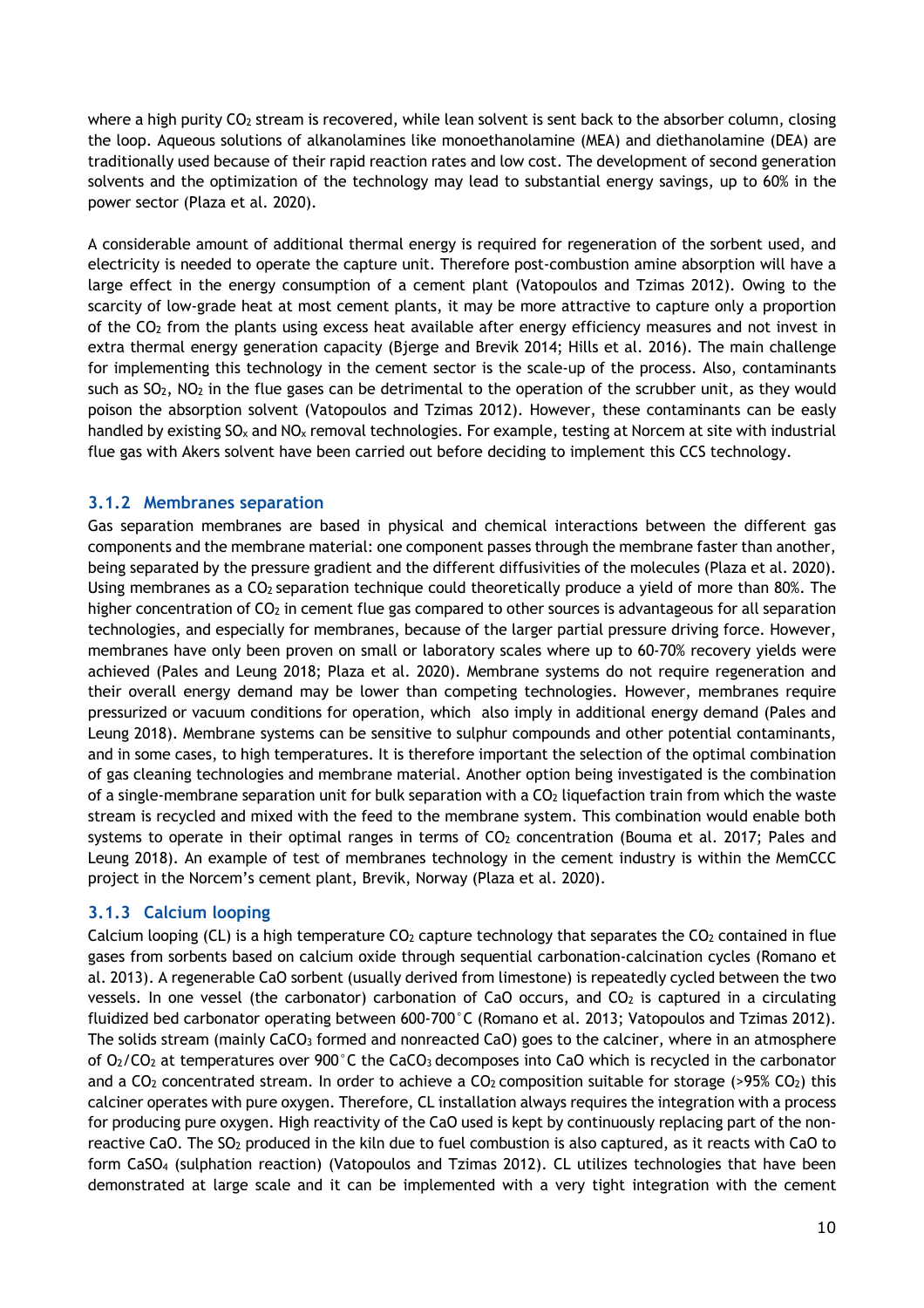process, as studied in the CEMCAP<sup>2</sup> and CLEANKER<sup>3</sup> projects There are some reported independent projects in order to scale-up CL technology, including pilot plant trials with  $CO<sub>2</sub>$  capture such as the demonstration of the entrained flow CL technology at TRL 7 through the design, construction and operation of a pilot system in the Buzzi Unicem's cement plant in Vernasca, Italy (CLEANKER project) and demonstration installation of 200 kWth at Stuttgart University. Larger scale demonstrations are also planned and have indicated CO2 capture efficiency levels of 80-90% (Dean et al. 2011; Plaza et al. 2020).

#### **3.1.4 Oxy-fuel technologies**

Oxy-fuel combustion stands as a promising carbon capture technology as it improves fuel efficiency and provides a relatively low-cost option for  $CO<sub>2</sub>$  abatement in cement plants compared to other technologies. Since the early 2000s, oxy-fuel has been promoted as a CCS technology that could achieve a high capture efficiency at lower cost than alternative post-combustion processes (Carrasco-Maldonado et al. 2016; Plaza et al. 2020). The technology is based on combustion of the fuel in an atmosphere of oxygen and recirculated flue gas (mainly  $CO<sub>2</sub>$ ) instead of air. The flue gases are then ideally composed of only water vapour and  $CO<sub>2</sub>$ , which are easily and cheaply separated by condensation. This is in contrast to conventional combustion with a post-treatment capture scheme, where  $CO<sub>2</sub>$  is only a minor component of the flue gases and which means that energetically intensive chemical separation is required (Ditaranto and Bakken 2019). The oxygen boosted combustion in the cement kiln leads to reduced nitrogen content that does not have to be heated up. This energy can instead be used for the calcination process, which can lead to the reduction of flue gas volume or to an increase of kiln capacity. However, this is limited to 23-50% since there is a maximum acceptable concentration of oxygen (30-35% by volume) to avoid excessive damage to the cement kiln and to manage NO<sub>x</sub> emissions due to increasing thermal NO<sub>x</sub> formation (ECRA 2009; Vatopoulos and Tzimas 2012). In oxy-fuel combustion, flue gas recirculation is essential to control the temperature in the kiln and to provide suitable gas velocities to the cement process (Carrasco-Maldonado et al. 2016). The integration of this technology in existing cement plants is relatively complex since it is highly integrated with the production process (Gardarsdottir et al. 2019; Voldsund et al. 2019). The disadvantage and energy penalty in the oxy-fuel capture technology is the need to produce high purity oxygen (95%) in an Air Separation Unit (ASU). The technology may also require adaptation of the combustion equipment as moving the oxidizer composition from air has significant impact on the characteristics of the flame developed in the rotary kiln by affecting many combustion properties. Besides it is important that the heat transfer to the clinker remains the same to maintain product quality and process efficiency (Carrasco-Maldonado et al. 2016).

The CO<sub>2</sub> concentration in the kiln preheater and pre-calciner rises from 20%-30% in a conventional process to over 80% when oxy-combustion is applied, with the rest of the gas consisting of air leak in N<sub>2</sub>, O<sub>2</sub>, and traces of NO2, SO2 and Ar. This has a major effect on the energy balance as well as the ratio between the energy content of the kiln flue gases and the energy needed for the chemical reactions of the kiln feed. Hence, the recirculation rate is used to control the combustion temperature. The largest issue is the partial pressure of  $CO<sub>2</sub>$  which affects the reaction type. At a low partial  $CO<sub>2</sub>$  pressure, CaCO<sub>3</sub> decomposition increases until reaction completion. Under high partial CO<sub>2</sub> pressures, there is no reaction until a minimum threshold temperature is reached. If the temperature drops below that critical point, CaO promptly returns to CaCO<sub>3</sub> through the carbonation reaction (inverse calcination) (Plaza et al. 2020; Vatopoulos and Tzimas 2012).

To integrate the oxy-combustion technology into the clinker making process, an oxygen supply facility (ASU) and a CO<sub>2</sub> purification unit (to enrich the CO<sub>2</sub> stream and allow its transport and storage) are required. Both

<sup>2</sup> https://www.sintef.no/projectweb/cemcap/

<sup>3</sup> www.cleanker.eu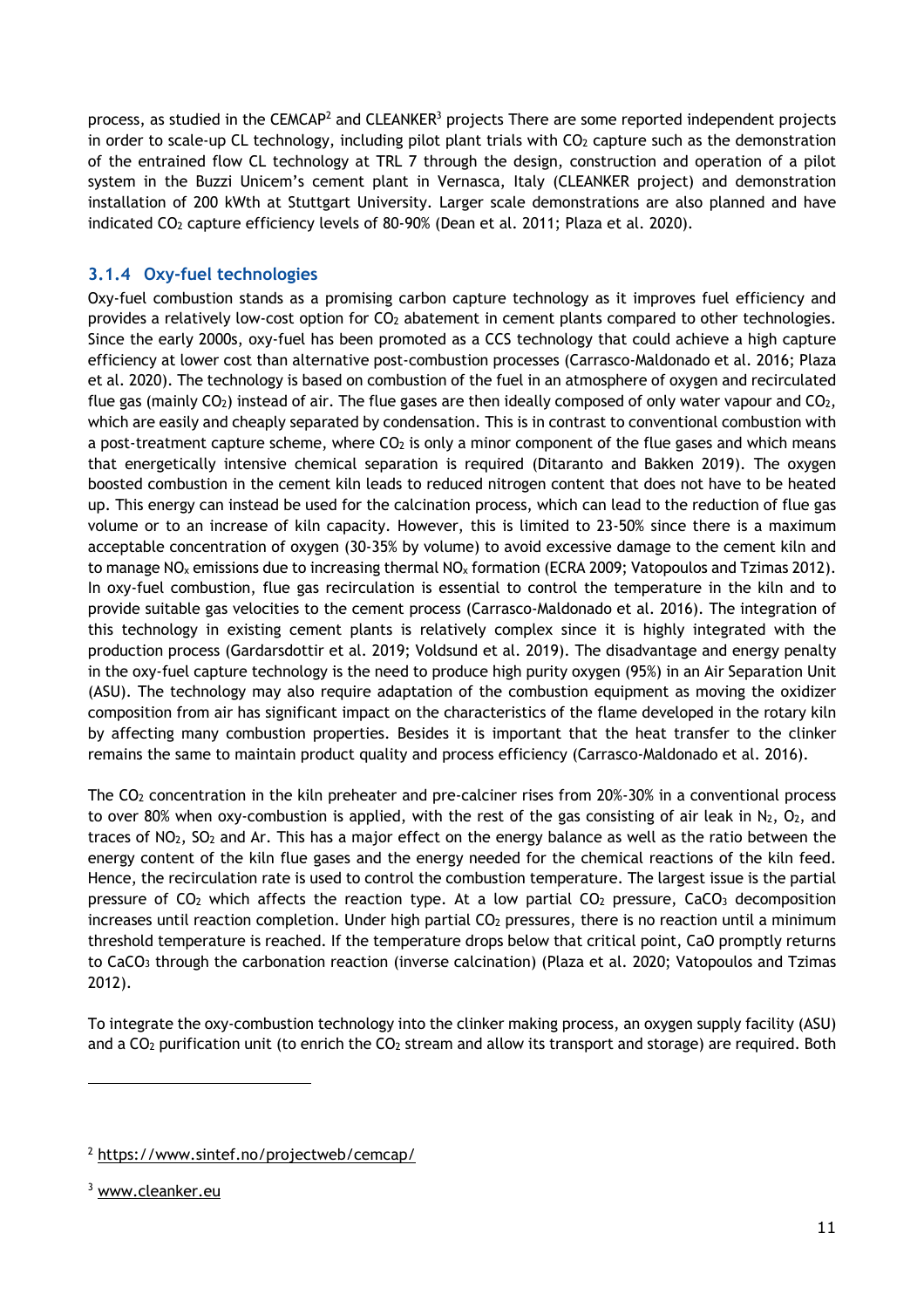these plant components significantly influence the energy consumption. Research efforts focus on energy saving in oxygen separation, with chemical looping technology currently under development and cryogenic air separation the most energy efficient technology for oxygen production, with a power consumption of 200-240 kWh per ton oxygen (ECRA 2009), although developments have reported a reduction in the energy requirement to around 160 kWh per ton oxygen (Vatopoulos and Tzimas 2012).

Oxy-fuel capture technologies can be differentiated by the extent to which oxy-firing is applied in the cement kiln. Partial oxy-fuel consists of the application of oxy-combustion at the pre calciner stage only. Full oxy-fuel also includes oxy-fuel in the firing of the cement kiln. While  $CO<sub>2</sub>$  separation yields for the partial option are reported in the range 55-75%, full oxy-fuel can theoretically reach 90-99%. Even if these technologies do not necessarily incur additional fuel consumption, their use requires re-engineering the plant to optimize the heat recovery system and minimize air ingress. The oxygen provision also needs to be satisfied through onsite generation or imports of electricity. Due to a different process layout compared to power industry as well as different boundary conditions, further investigations and demonstration activities are required to develop the oxy-fuel cement process to maturity (Carrasco-Maldonado et al. 2016). The oxyfuel capture technology has raised particular focus when the European Cement Research Academy (ECRA) announced in 2018 that the technology would be demonstrated at industrial scale in two cement plants in Europe in the HeidelbergCement plant in Coleferro (Italy) and Lafarge Holcim plant in Retznei (Austria) (Ditaranto and Bakken 2019; Plaza et al. 2020). However, it is not clear if these demonstration plans are still under consideration.

Another important feature of the CCS using oxy-fuel technologies is the fact that the oxy-fuel combustion conditions may allow the use of higher shares (>20%) of biomass as alternative fuel, as the temperature control of the kiln process operation is made by the recalculation of flue gases. Although the burner technology for oxyfuel combustion has been the matter of several research and development projects from lab-scale up to large-scale pilot facilities in the power sector (Plaza et al. 2020) and the physics of combustion in a high CO2 atmosphere are mainly understood (Ditaranto and Bakken 2019), the application of this technology in the clinker burning process carries new uncertainties in particular regarding the use of high shares of alternative fuels, including biomass and industry residues with high shares of biogenic carbon. These aspects are currently under study by the AC2OCem project (AC2OCEM 2021). The successful combination of oxy-fuel CCS technologies with the high shares of biomass use as alternative fuel will lead to a proper BECCS set up for cement industry that may achieve very low or even negative emissions in the cement production process.

**Table 1** summarizes the key CCS technologies tested for cement production in recent years as well as some advantages and disadvantages related to them. The following sections provide more details regarding how each technology work, energy demands and emission reduction potentials.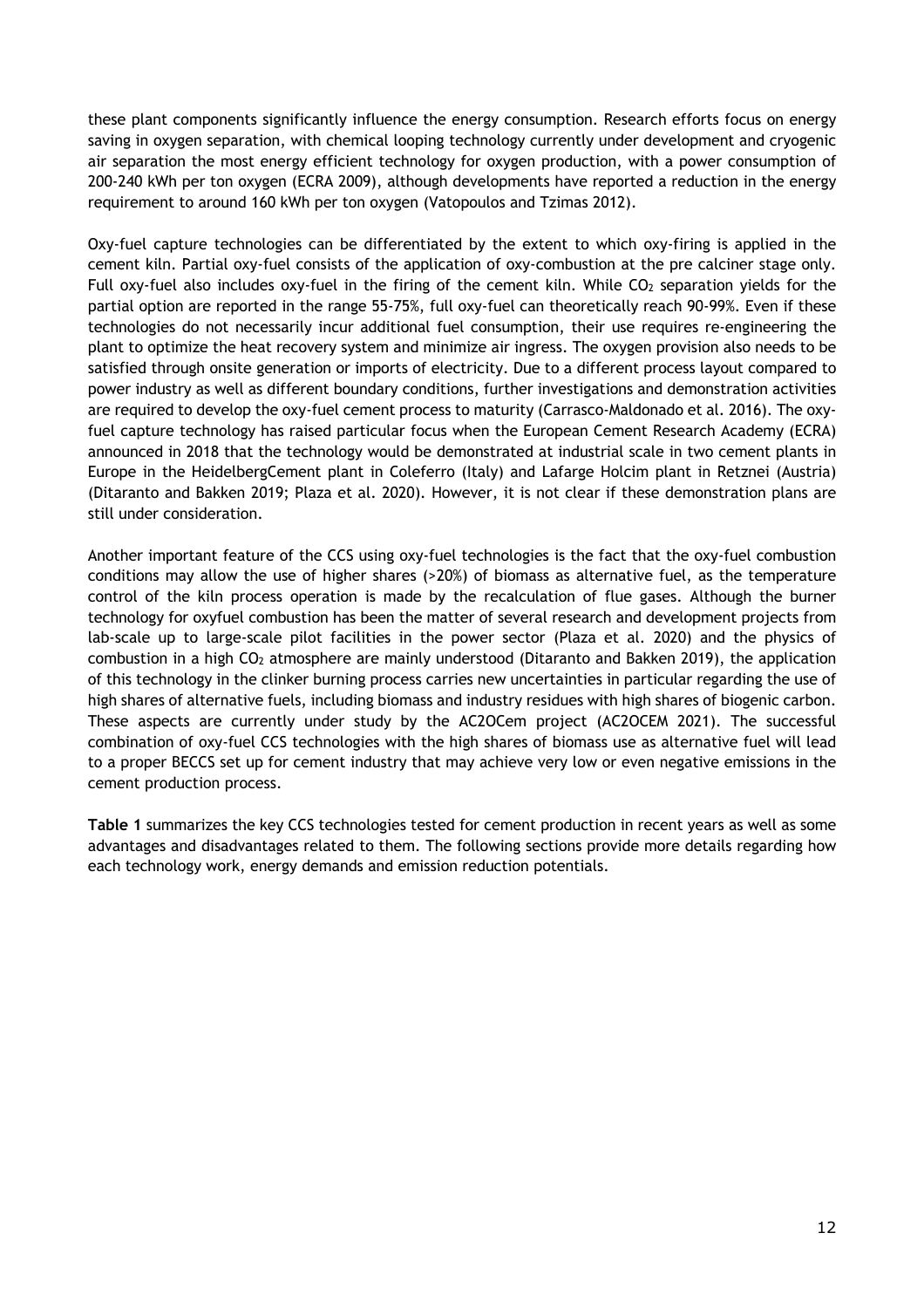**Table 1:** Comparison of CCS technologies for cement production. Based on (Carrasco-Maldonado et al. 2016; Gardarsdottir et al. 2019; Hills et al. 2016; Koring et al. 2013; Plaza et al. 2020; Rodríguez et al. 2012; Schakel et al. 2018; Voldsund et al. 2019).

| <b>Attribute</b>                                        | Amine scrubbing                                                                                                                | <b>Membrane separation</b>                                                                                                                                                                                                                         | <b>Calcium looping</b>                                                                                                             | <b>Partial oxy-fuel</b>                                                                                                                                                          | <b>Full oxy-fuel</b>                                                                                                                                                           |
|---------------------------------------------------------|--------------------------------------------------------------------------------------------------------------------------------|----------------------------------------------------------------------------------------------------------------------------------------------------------------------------------------------------------------------------------------------------|------------------------------------------------------------------------------------------------------------------------------------|----------------------------------------------------------------------------------------------------------------------------------------------------------------------------------|--------------------------------------------------------------------------------------------------------------------------------------------------------------------------------|
| <b>Advantages</b>                                       | Maturity of<br>technology.<br>High capture<br>efficiency.<br>Regeneration of<br>solvent possible.                              | Process has been adopted for separation<br>of other gases.<br>High separation efficiency achievable.<br>No additional thermal energy demand.                                                                                                       | Low energy efficiency<br>loss.<br>Highly promising<br>technology for cement<br>industry due to heat<br>recovery.                   | Lower additional thermal<br>demand.<br>Retrofitting is feasible.                                                                                                                 | No additional thermal demand.<br>High capture efficiency.                                                                                                                      |
| <b>Challenges</b>                                       | High thermal energy<br>demand for solvent<br>regeneration.<br>Cost of solvent.<br>Equipment corrosion.<br>Solvent degradation. | Influence of minor components (i.e.<br>water, $SO2$ ) on gas permeation<br>performance.<br>High cost and high energy demand for<br>compression equipment. Limited CO <sub>2</sub><br>purity.<br>High membrane area demand for large<br>facilities. | Attrition depending on<br>raw meal/limestone<br>hardness.                                                                          | Higher electricity demand for<br>ASU and CPU.<br>High effort for sealings<br>necessary.                                                                                          | Higher electricity demand for ASU<br>and CPU.<br>High effort for sealings necessary<br>Complex retrofitting in core process<br>which yields additional risks                   |
| Complexity                                              | Low: mature end-of-<br>pipe technology, but<br>extensive flue gas<br>cleanup is required<br>before capture.                    | Low: although the technology not<br>proven at necessary scale                                                                                                                                                                                      | Medium: integration<br>should be simple<br>but fluidized bed<br>combustor operation<br>is outside cement<br>industry<br>knowledge. | Medium: increased design<br>and maintenance<br>complexity (although less<br>than full oxyfuel);<br>operation of the plant should<br>be relatively similar to<br>unabated cement. | High: increased design and<br>maintenance complexity; operation<br>of the plant changes,<br>especially in kiln and cooler.<br>Kiln stop likely if O <sub>2</sub> supply fails. |
| Major changes to cement<br>process                      | None                                                                                                                           | None                                                                                                                                                                                                                                               | Precalciner replaced with<br>dual fluidized<br>beds steam cycle, and<br>associated equipment.                                      | New preheaters and<br>precalciner necessary.                                                                                                                                     | New preheaters and precalciner<br>necessary. Changes to kiln<br>burner and cooler designs<br>necessary. False air-flow reduction<br>requires altered designs of units          |
| Typical CO <sub>2</sub> capture rate                    | >90%                                                                                                                           | >80%                                                                                                                                                                                                                                               | >90%                                                                                                                               | 65%                                                                                                                                                                              | >90%                                                                                                                                                                           |
| Capital cost $(\epsilon)$                               | 440-540 M for 1 Mtpa<br>New built<br>245-350 M for 1 Mtpa<br>Retrofitted                                                       |                                                                                                                                                                                                                                                    | 125 M New built (capture<br>plant only) for 1<br>Mtpa                                                                              | 85 - 107 M for 1 Mtpa<br>Retrofitted<br>275 M for 1 Mtpa New built                                                                                                               | 291 M for 1 Mtpa New built<br>104 M for 1 Mtpa Retrofitted                                                                                                                     |
| Overall cost,<br>avoided (€/ t CO2)                     | 107 New built<br>143-187 Retrofitted                                                                                           | $47 - 48$                                                                                                                                                                                                                                          | 75-85 Retrofitted 18-31<br>new built                                                                                               | 54-69 Retrofitted<br>12 New built                                                                                                                                                | 39 New built<br>41 Retrofitted                                                                                                                                                 |
| Possibility to use biomass &<br>other alternative fuels | Unaltered, as it is a<br>post combustion CCS<br>option.                                                                        | Unaltered, as it is a post combustion CCS<br>option.                                                                                                                                                                                               | Use of biomass improves<br>efficiencies compared to<br>coal, thanks to lower ash<br>& sulphur contents                             | The oxyfuel conditions in<br>the preheater and calciner<br>stages would allow higher<br>of<br>alternative<br>shares<br>fuels than<br>in<br>conventional<br>processes.            | New oxyfuel kiln burner concepts<br>may allow the use of up to 100% of<br>biomass and other alternative fuels.<br>However, this is still in the<br>development stage.          |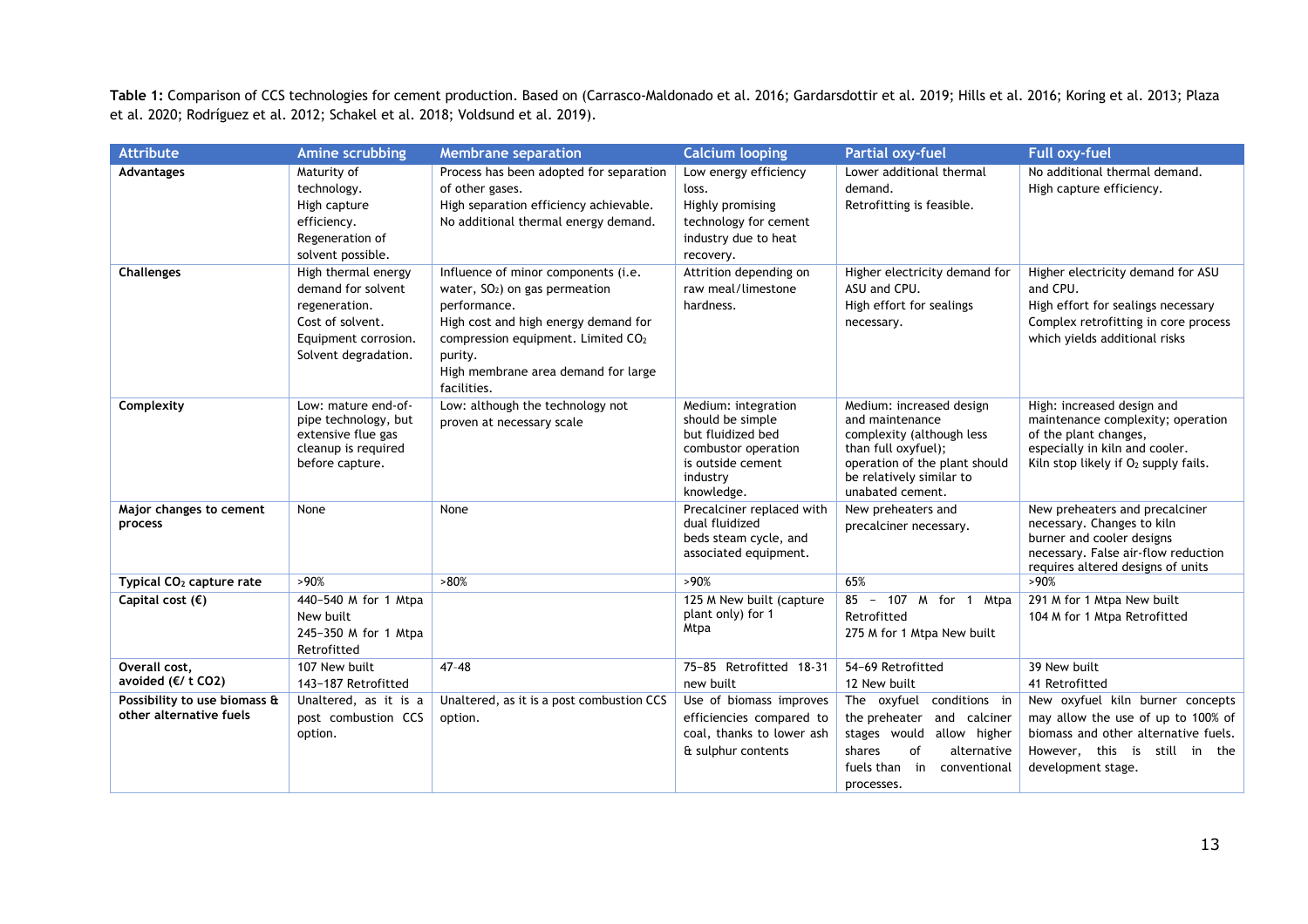#### **3.2 EXAMPLE OF CCS IMPLEMENTATION IN THE CEMENT SECTOR**

Norcem AS (Norcem) is part of the HeidelbergCement Group and it is the only cement manufacturer in Norway, accounting for about 2.5% of the national emissions. The Norcem plant in Brevik is part of Europe's first industrial demonstration of  $CO<sub>2</sub>$  capture, transport and storage and the world's first  $CO<sub>2</sub>$ -capture facility at a cement factory. The captured CO<sub>2</sub> will be liquefied and temporarily stored at Brevik facilities, and then shipped to an onshore terminal at Øyrgarden, on the Norwegian west coast, from where it will be transported and injected into a  $CO<sub>2</sub>$  storage site offshore Norway, developed by the Equinor-headed Northern Lights consortium. An essential element in the planned carbon capture is to make use of the residual heat from the cement factory. There is enough residual heat to capture approximately 400,000 tons of  $CO<sub>2</sub>$  annually, which corresponds to about 50% of the plant's emissions. The project is using a post combustion technology based on amine capture, so called Aker Solutions' Advanced Carbon Capture technology and its S26 amine solvent (Plaza et al. 2020). This technology was selected following successful chemical absorption trials using amine-based sorbents (Bjerge and Brevik 2014; Knudsen et al. 2014). A specific learning element from Norcem is how the capture plant will be designed to capture an optimal amount of  $CO<sub>2</sub>$  through the use of the surplus heat from the production of cement. This can be transferred to the process industry in general, since this industry often has surplus heat that can be used. The total cost (investment and operating costs for five years) for a chain where  $CO<sub>2</sub>$  from Norcem is captured and stored is estimated at about 1.3 billion Euros. The Norwegian Parliament has recently voted in favor of the government's proposed grant of funding for the project. The project is expected to initiate operations in 2023 (Plaza et al. 2020).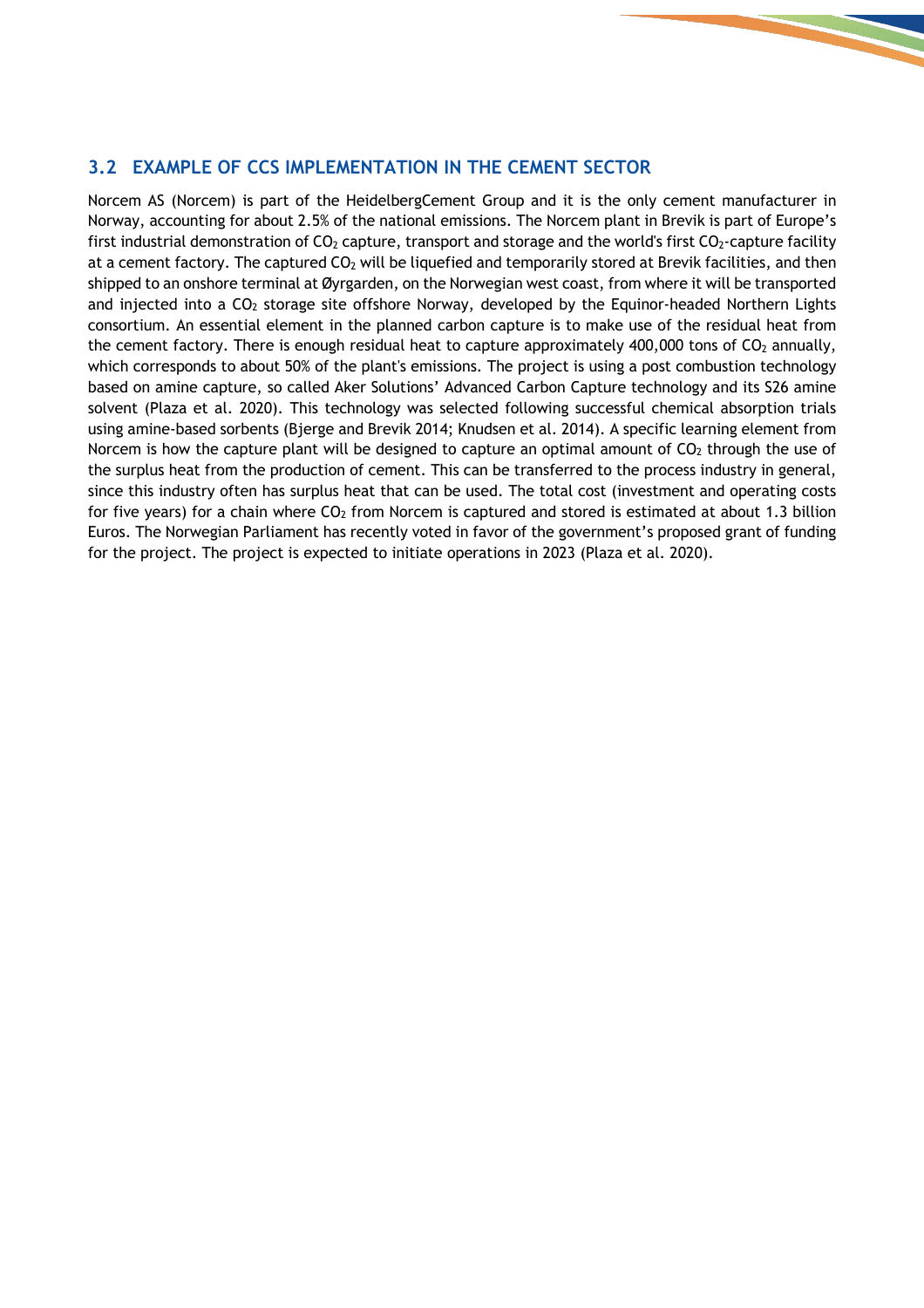# **4 Discussion and policy recommendations**

#### **4.1 CCS AS AN OPTION FOR DECARBONISATION OF HEAVY INDUSTRY**

The last five-year period has seen a substantial increase in the research, innovation and policy space around different strategies that can enable close-to-zero emissions in heavy industry sectors like steel, chemicals and cement. Contrary to what earlier was conventional wisdom, it has become increasingly clear that for most applications within these so-called hard-to-abate sectors, there are technological options that could be implemented at relatively modest costs. From a broad perspective, the solution set can be grouped into two categories, the first based on adapting existing processes through fuel-switching and/or adding CCS (also considering that more substantial retrofitting in core equipment would be required for the oxyfuel CCS process) and the second based on more radical changes whereby new processes are introduced, typically based on electrification or hydrogen (Bataille et al. 2018).

As we have noted in this report, it will in all likelihood be impossible to reach deep emissions reductions in the cement sector without CCS and there are several different technological options available by which CCS can be implemented. Their characteristics vary when it comes to operational aspects and level of investments needed, but one thing that they do have in common is that it is inevitable that even with cost reductions that come with increasing technological maturity, their introduction will substantially increase the production cost of cement. A key question for cement decarbonization is thus how these costs should be covered.

Another important question is if the combination of increased use of biomass as alternative fuel in cement plants in combination with CCS technologies could lead to net negative emissions in the cement sector. A recent study addressing the carbon capture and biomass in industry shows that the substitution of 50% (in energy) of fossil fuel with biomass, in combination to use of CCS technologies, may lead to very low (but still positive) net carbon emission from the cement production process (Yang et al. 2021). This maximum substitution rate of 50% for biomass is linked to technical limitations, such as required fuel properties and thermal energy rate supply. However, negative emissions can still be achieved in the cement production process with the combination of increased use of biomass with the use of other alternative fuels with relatively high biogenic share (e.g., some types of RDF, sewage sludge) to maximize the substitution of fossil fuels in the process, tackling the technical limitations of biomass use only.

#### **4.2 HOW TO INCENTIVIZE CCS IN THE CEMENT SECTOR?**

As a first-of-a-kind project, the Norwegian Langskip initiative, which includes CCS deployment at the Norcem plant, will receive project-specific funding for both capital and operational expenses. With the aim to demonstrate not only the CO<sub>2</sub> capture at the cement production but the full CCS supply chain, the Norwegian government will cover a substantial share of capital and operational expenses, the latter over a time period of 10 years. However, long-term broad deployment across the cement sector globally necessitates broader policy measures. Here we review a couple of these that might be of particular relevance for deployment of CCS in the cement sector.

Carbon pricing is often seen as an effective and efficient instrument to incentivize companies to reduce their emissions, but actual implementation tends to be difficult, especially so in the industrial sectors. Notably, in the EU Emissions Trading System (ETS), heavy industry sectors receive free allocation of EU Allowances (EUAs). This is on the grounds that unlike the power & heat sectors, industrial products can be traded globally which means that producers are exposed to competition from non-EU producers. Consequently, there is a risk of "carbon leakage", i.e., that EU producers would be at a competitive disadvantage compared to non-EU producers that are not obliged to buy EUAs.

When it comes to cement specifically, there has been ongoing discussions pertaining to whether or not EU cement producers actually are at risk of carbon leakage. The reason why this is up for discussion is a combination of *a)* that EUA prices for quite some time were quite low and *b)* that the low value-to-weight ratio of cement means that transport costs have been too high for most non-EU cement to be competitive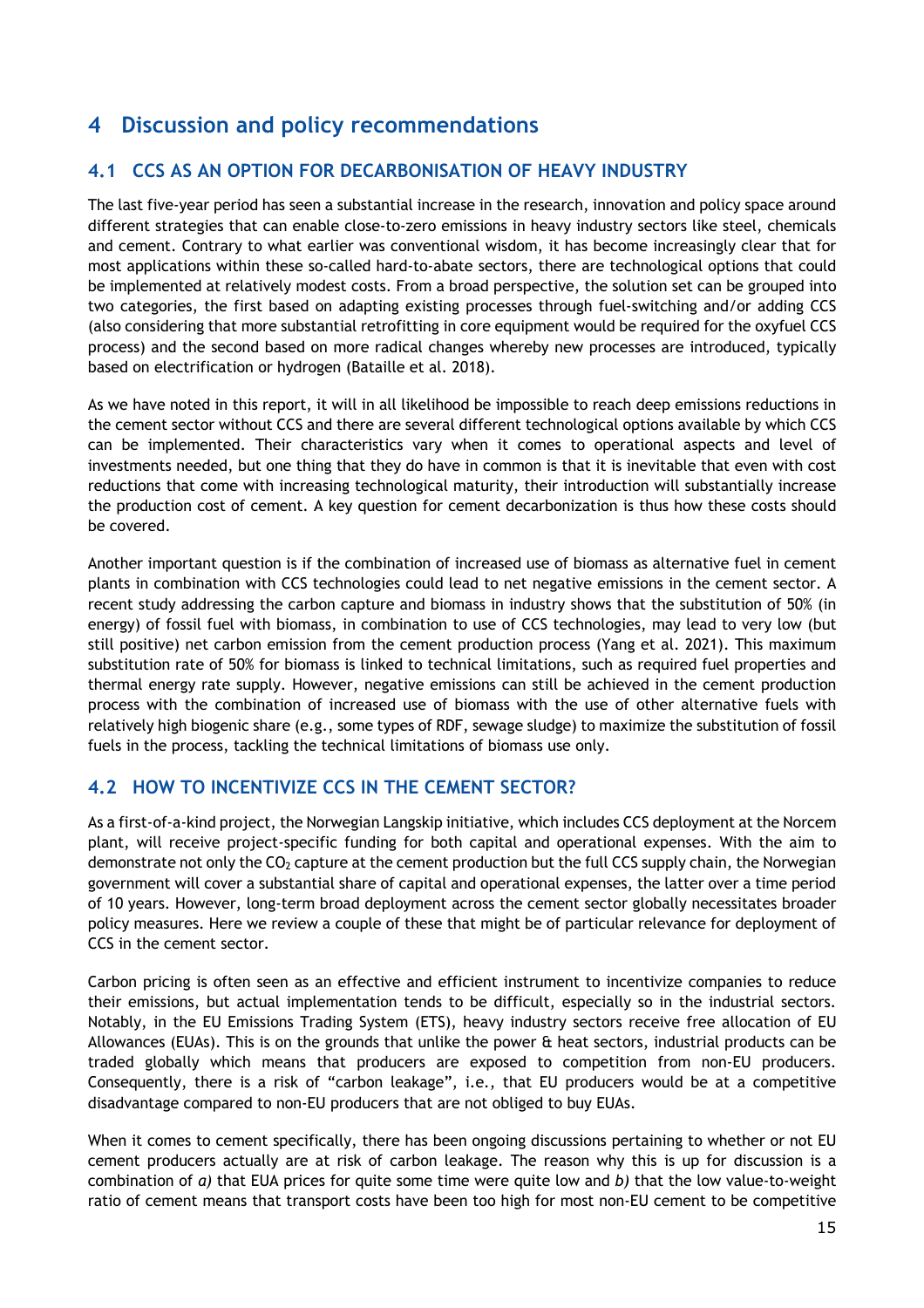on EU markets (Nykvist et al. 2020)<sup>4</sup>. However, a CO<sub>2</sub> price high enough to make CCS implementation economically viable is also likely to make it possible for non-EU cement producers to compete in EU markets, with ensuing risks of carbon leakage (Material Economics 2019). One way to get around this issue is to introduce a so-called carbon border adjustment mechanism (CBAM) whereby a tariff would be added to imported cement with poorer greenhouse gas emission profile. There is currently a lot of discussion both around the merits and drawbacks of CBAMs as well as around the practicalities pertaining to how they could be implemented.

Another policy tool that could be used to incentivize cement producers to implement bio-CCS, as well as other drastic emission reductions, is to take more of a full value chain approach. As has been shown by e.g., Rootzén & Johnsson (2017), implementing measures that enable close-to-zero emissions from cement production will entail substantial increases in the cost of the cement, but the effect on the cost of a building constructed using such zero-emission cement can be less than 1%. This opens the door for the introduction of policies that are aimed not at the cement producers as such but at downstream buyers. These could be in the form of mandates that require buildings and infrastructure to be constructed only using cement that has a very low GHG footprint.

For cement, a considerable share of market volumes is purchased under public procurement regulation<sup>5</sup>. This means that there could be opportunities to use public procurement as an instrument to create the economic conditions required for installation of CCS to be a bankable investment for cement producers. Recently, Cementa - Heidelberg Cement's Swedish branch – announced that it plans to set up a CCS supply chain where CO2 generated at its facility in Slite, Gotland would be captured and stored. Cementa plans to combine the implementation of CCS with a growing use of biomass-based fuels and argue that this will enable the production of  $CO<sub>2</sub>$ -negative cement. In contrast to the Norcem/Langskip project, it seems Cementa's plans will not be based on direct governmental funding for the specific project but more likely on the introduction of guidelines that mandate public procurers to only buy cement and derived products with close-to-zero CO<sub>2</sub> emissions (Cementa 2021). The exact design and implementation of these guidelines are still under development and to be effective on the longer term, they would need to be standardized beyond national borders.

#### **4.3 THE IMPORTANCE OF CARBON DIOXIDE REMOVAL POLICY DESIGN**

While our focus in this report has been on the implementation of CCS in combination with the use of biomass for the provision of process heat, it is important to emphasize that there are also approaches that combine CCS with electrification of the process heat using plasma heating. While the electrification approach is currently not ready for commercial deployment (IEA 2020), it is worthwhile to briefly discuss some conceptual aspects of these two different approaches.

An important advantage of the electrification approach is that the  $CO<sub>2</sub>$  stream to be captured is highly concentrated, originating only from the calcination process and not from the combustion of any fuels (Wilhelmsson et al. 2018). This could entail lower capture costs but would require large upfront investments. Low electricity prices, in addition to adequate infrastructure and grid capacity, will also be important factors (Karlsson et al. 2020). Obviously, it is also key that the electricity used is generated using lowemission technologies in order to minimize the life cycle emissions of this approach.

When it comes to the option of instead using biomass-based fuels as the source of process heat, a key advantage in addition to more mature technologies is that capture and storage of the resulting  $CO<sub>2</sub>$  would entail carbon dioxide removal (CDR) from the atmosphere. This could, as noted earlier, enable overall

<sup>4</sup> Furthermore, there may be strict quality requirements that are specific to certain countries or sectors which means that imported cement may not always be used as a direct substitute for EU cement.

<sup>5</sup> An example here is that one-third of cement used in Sweden is indirectly procured by the Swedish Road Administration (Pädam et al. 2021)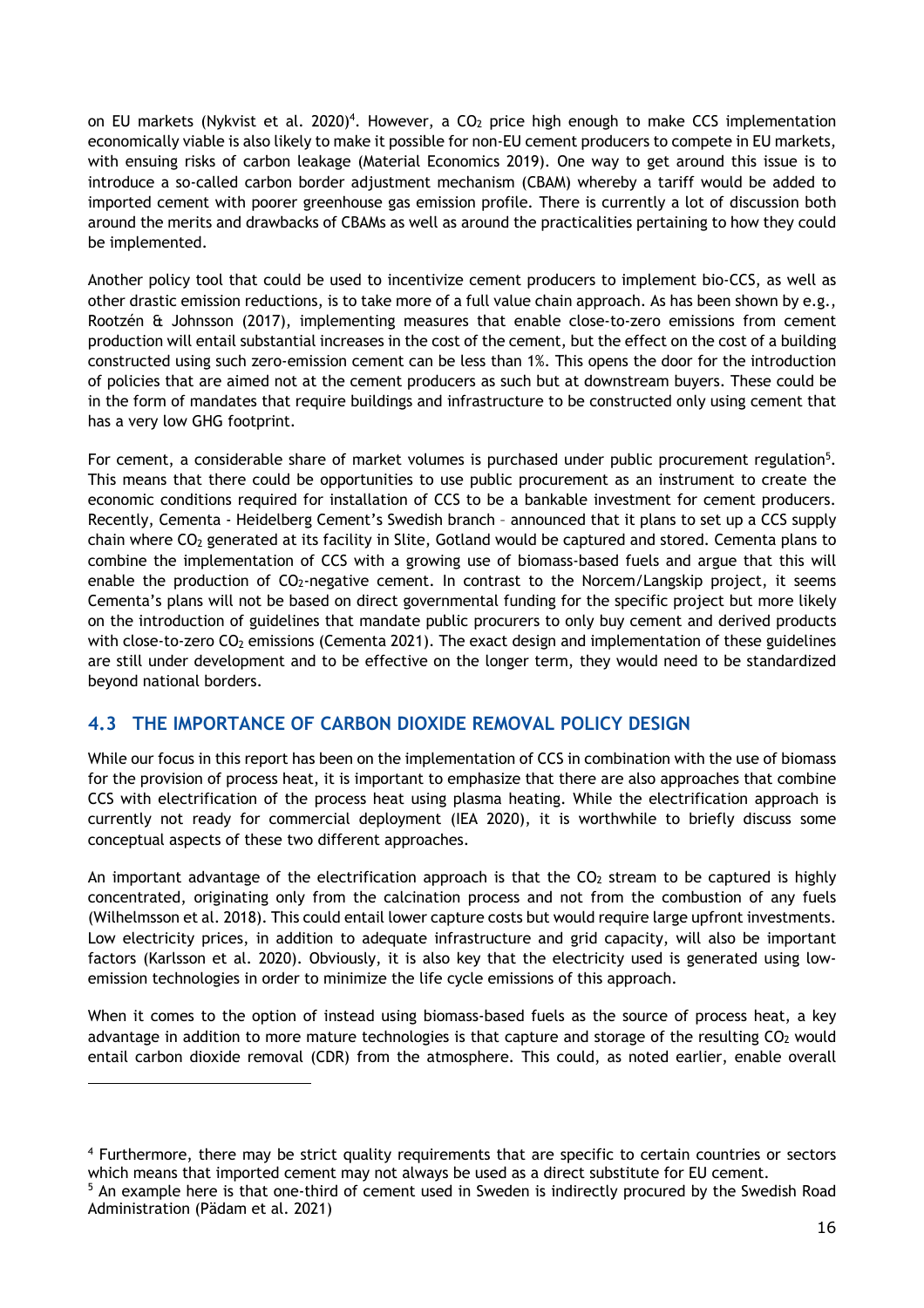cement production emissions to be low or even negative, although this will depend on the life cycle emissions of the biomass feedstock in question. Regardless, this raises interesting questions that are related to how negative emissions will be regulated and if/how these frameworks will link to frameworks that govern fossil CO<sub>2</sub> emissions (Carton et al. 2021; Rickels et al. 2020).

#### **4.4 ACCELERATE BOTH TECHNOLOGICAL INNOVATION AND POLICY DEVELOPMENT**

In summary, it is important to emphasize that addressing these questions around policy design around deployment of CCS in the cement industry sooner rather than later. While CCS is not by itself sufficient to enable cement production aligned with global climate change mitigation ambitions, it will be a necessary tool. The thirty years remaining until 2050 – the target year in IEAs global net-zero scenario – might seem like a long time but in terms of decarbonizing the global cement industry, it is a very challenging timeline. Full CCS value chains are yet to demonstrated for the cement industry and there is still plenty of work to be done in the realms of policy design and implementation. In order to prevent further lock-in into highemitting cement production pathways (Maltais et al. 2021), it is therefore high time to accelerate both technological development and policy innovation to ensure that upcoming reinvestments are compatible with technological pathways for steep emission reductions.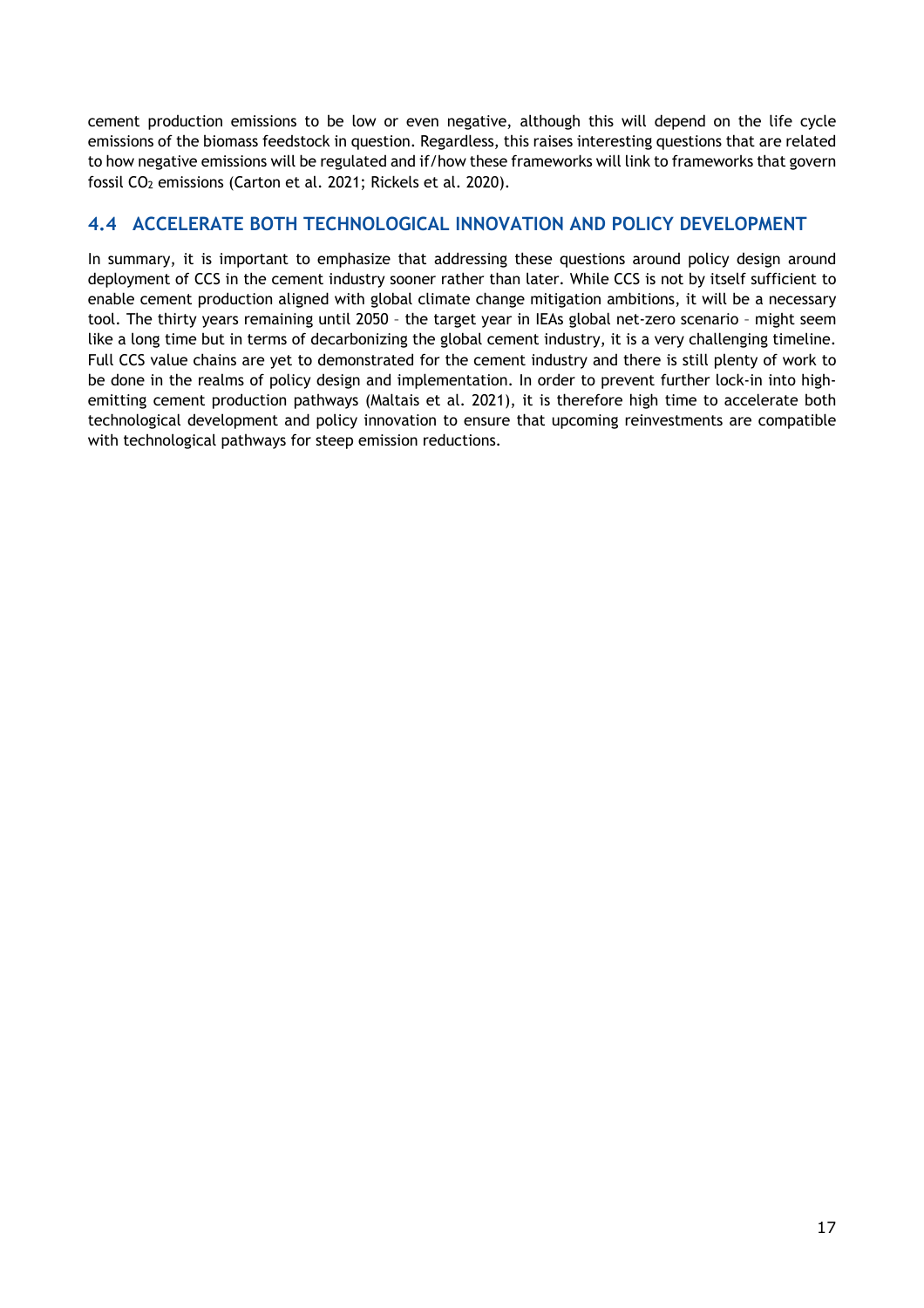# **References**

AC2OCEM (2021). AC2OCEM Project. http://www.act-ccs.eu/ac2ocem

Bataille, C., Åhman, M., Neuhoff, K., Nilsson, L. J., Fischedick, M., et al. (2018). A review of technology and policy deep decarbonization pathway options for making energy-intensive industry production consistent with the Paris agreement. *Journal of Cleaner Production*. DOI: 10.1016/j.jclepro.2018.03.107

Benhelal, E., Zahedi, G., Shamsaei, E. and Bahadori, A. (2013). Global strategies and potentials to curb CO2 emissions in cement industry. *Journal of Cleaner Production*, 51. 142–61.

Bjerge, L.-M. and Brevik, P. (2014). CO2 capture in the cement industry, norcem CO2 capture project (Norway). *Energy Procedia*, 63. 6455–63.

Bouma, R., Vercauteren, F., van Os, P., Goetheer, E., Berstad, D. and Anantharaman, R. (2017). Membrane-assisted CO2 liquefaction: performance modelling of CO2 capture from flue gas in cement production. *Energy Procedia*, 114. 72– 80.

Carrasco-Maldonado, F., Spörl, R., Fleiger, K., Hoenig, V., Maier, J. and Scheffknecht, G. (2016). Oxy-fuel combustion technology for cement production–state of the art research and technology development. *International Journal of Greenhouse Gas Control*, 45. 189–99.

Carton, W., Lund, J. F. and Dooley, K. (2021). Undoing equivalence: Rethinking carbon accounting for just carbon removal. *Frontiers in Climate*, 3. DOI: 10.3389/fclim.2021.664130

CEMBUREAU (2020). *Cementing the European Green Deal, The European Cement Association*Brussels, Belgium, 2020.

Cementa (2021). *Sweden First in the World with Carbon-Neutral Cement Plant*. https://www.cementa.se/sv/swedenfirst-in-the-world-with-carbon-neutral-cement-plant

Dean, C. C., Dugwell, D. and Fennell, P. S. (2011). Investigation into potential synergy between power generation, cement manufacture and CO 2 abatement using the calcium looping cycle. *Energy & Environmental Science*, 4(6). 2050– 53.

Ditaranto, M. and Bakken, J. (2019). Study of a full scale oxy-fuel cement rotary kiln. *International Journal of Greenhouse Gas Control*, 83. 166–75.

ECRA (2009). *European Cement Research Academy, CCS Project e Report about Phase II. Technical Report TR ECRA-106/2009.*

Edenhofer et al. (2015). *Climate Change 2014: Mitigation of Climate Change*. Cambridge University Press

European Cement Research Academy and Cement Sustainability Initiative (2017). Development of State of the Art Techniques in Cement Manufacturing: Trying to Look Ahead. , 2017.

Gardarsdottir, S. O., De Lena, E., Romano, M., Roussanaly, S., Voldsund, M., et al. (2019). Comparison of Technologies for CO2 Capture from Cement Production—Part 2: Cost Analysis. *Energies*, 12(3). 542. DOI: 10.3390/en12030542

GCCA (2021). Innovandi—The Global Cement and Concrete Research Network.

Habert, G., Miller, S. A., John, V. M., Provis, J. L., Favier, A., Horvath, A. and Scrivener, K. L. (2020). Environmental impacts and decarbonization strategies in the cement and concrete industries. *Nature Reviews Earth & Environment*, 1(11). 559–73. DOI: 10.1038/s43017-020-0093-3

Hills, T., Leeson, D., Florin, N. and Fennell, P. (2016). Carbon capture in the cement industry: technologies, progress, and retrofitting. *Environmental Science & Technology*, 50(1). 368–77.

IEA (2020). *Energy Technology Perspectives 2020*. https://iea.blob.core.windows.net/assets/7f8aed40-89af-4348-be19 c8a67df0b9ea/Energy\_Technology\_Perspectives\_2020\_PDF.pdf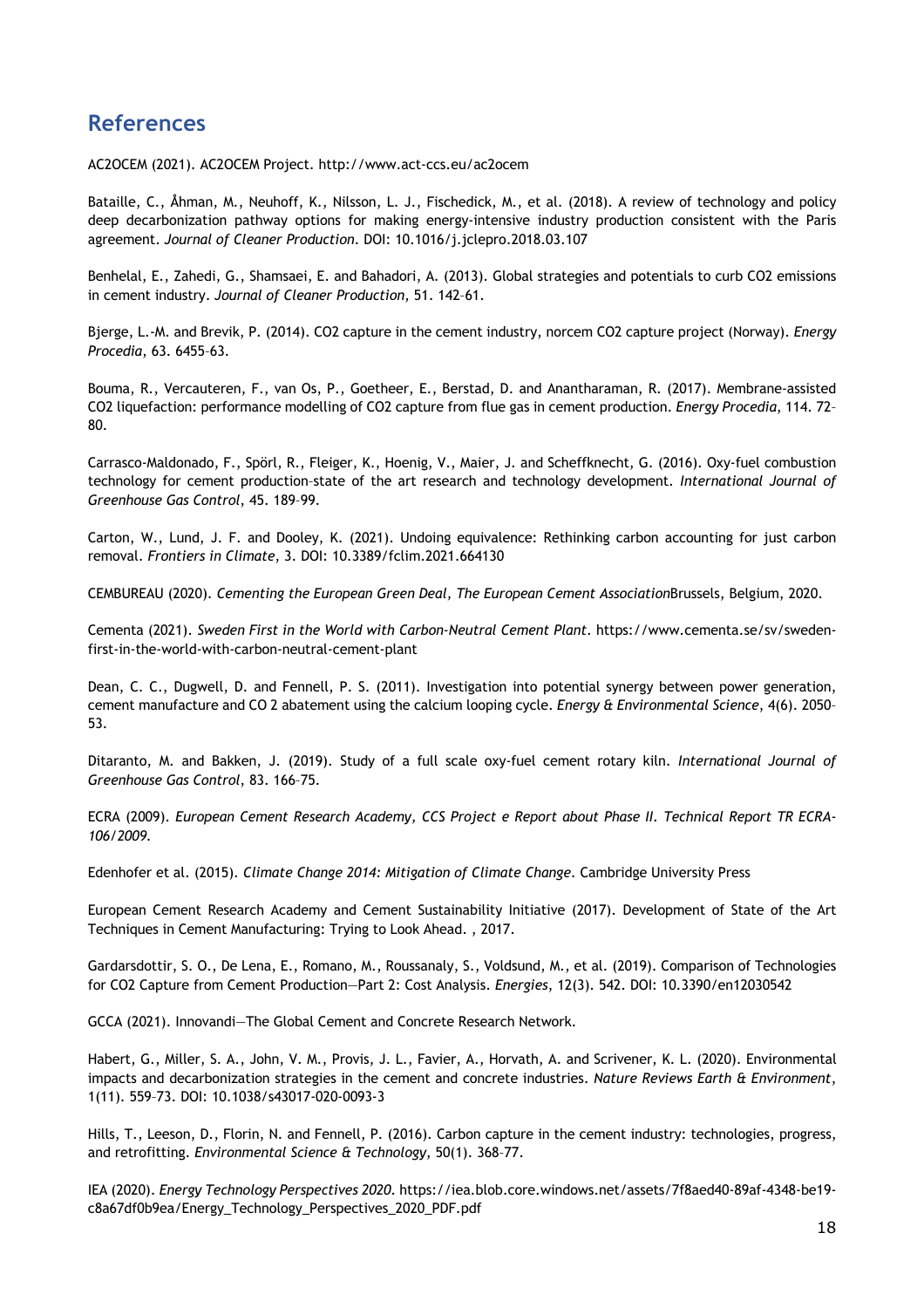IEA (2021). *Net Zero by 2050 - a Roadmap for the Energy Sector*. https://www.iea.org/reports/net-zero-by-2050

Karlsson, I., Toktarova, A., Rootzén, J. and Odenberger, M. (2020). *Technical Roadmap: Cement Industry*. Mistra Carbon Exit. https://www.mistracarbonexit.com/s/MistraCarbonExit\_Roadmap\_Cement\_v4.pdf

Knudsen, J. N., Bade, O. M., Askestad, I., Gorset, O. and Mejdell, T. (2014). Pilot plant demonstration of CO2 capture from cement plant with advanced amine technology. *Energy Procedia*, 63. 6464–75.

Koring, K., Hoenig, V., Hoppe, H., Horsh, J., Suchak, C., Llevenz, V. and Emberger, B. (2013). Deployment of CCS in the Cement Industry. *IEA Report 2013*, 19.

Liang, X. and Li, J. (2012). Assessing the value of retrofitting cement plants for carbon capture: A case study of a cement plant in Guangdong, China. *Energy Conversion and Management*, 64. 454–65.

Maltais, A., Gardner, T., Godar, J., Lazarus, M., Mete, G. and Olsson, O. (2021). What does it take to achieve net zero? Opportunities and barriers in the steel, cement, agriculture, and oil and gas sectors. https://www.sei.org/publications/what-achieve-net-zero/

Material Economics (2019). *Industrial Transformation 2050 - Pathways to Net-Zero Emissions from EU Heavy Industry*

Mikulčić, H., Klemeš, J. J., Vujanović, M., Urbaniec, K. and Duić, N. (2016). Reducing greenhouse gasses emissions by fostering the deployment of alternative raw materials and energy sources in the cleaner cement manufacturing process. *Journal of Cleaner Production*, 136. 119–32.

Nykvist, B., Maltais, A. and Olsson, O. (2020). *Financing Decarbonisation of Hard-to-Abate Sectors in Sweden)*. Stockholm Sustainable Finance Centre/SEI

Pädam, S., Balian, D., Uppenberg, S. and Wadström, E. (2021). *Klimatneutral Betong Genom Kravställning*. Swedish Environmental Protection Agency. https://www.naturvardsverket.se/Documents/publ-filer/6900/978-91-620-6967- 4.pdf?pid=28150

Pales, A. F. and Leung, Y. (2018). Technology Roadmap-Low-Carbon Transition in the Cement Industry. 2018. *International Energy Agency:*

PCA (2019). *Energy & Environment Priorities*. US Portland Cement Association. https://www.cement.org/issuesadvocacy/legislative-priorities/energy-environment-priorities

Plaza, M. G., Martínez, S. and Rubiera, F. (2020). CO2 Capture, Use, and Storage in the Cement Industry: State of the Art and Expectations. *Energies*, 13(21). 5692.

Preston, F. and Lehne, J. (2018). Making Concrete Change Innovation in Low-carbon Cement and Concrete.

Rahman, A., Rasul, M. G., Khan, M. M. K. and Sharma, S. (2015). Recent development on the uses of alternative fuels in cement manufacturing process. *Fuel*, 145. 84–99.

Rickels, W., Proelss, A., Geden, O., Burhenne, J. and Fridahl, M. (2020). *The Future of (Negative) Emissions Trading in the European Union*. DOI: 10.13140/RG.2.2.21635.53281

Rodríguez, N., Murillo, R. and Abanades, J. C. (2012). CO2 capture from cement plants using oxyfired precalcination and/or calcium looping. *Environmental Science & Technology*, 46(4). 2460–66.

Rolfe, A., Huang, Y., Haaf, M., Pita, A., Rezvani, S., Dave, A. and Hewitt, N. J. (2018). Technical and environmental study of calcium carbonate looping versus oxy-fuel options for low CO2 emission cement plants. *International Journal of Greenhouse Gas Control*, 75. 85–97.

Romano, M. C., Spinelli, M., Campanari, S., Consonni, S., Cinti, G., Marchi, M. and Borgarello, E. (2013). The calcium looping process for low CO2 emission cement and power. *Energy Procedia*, 37. 7091–99.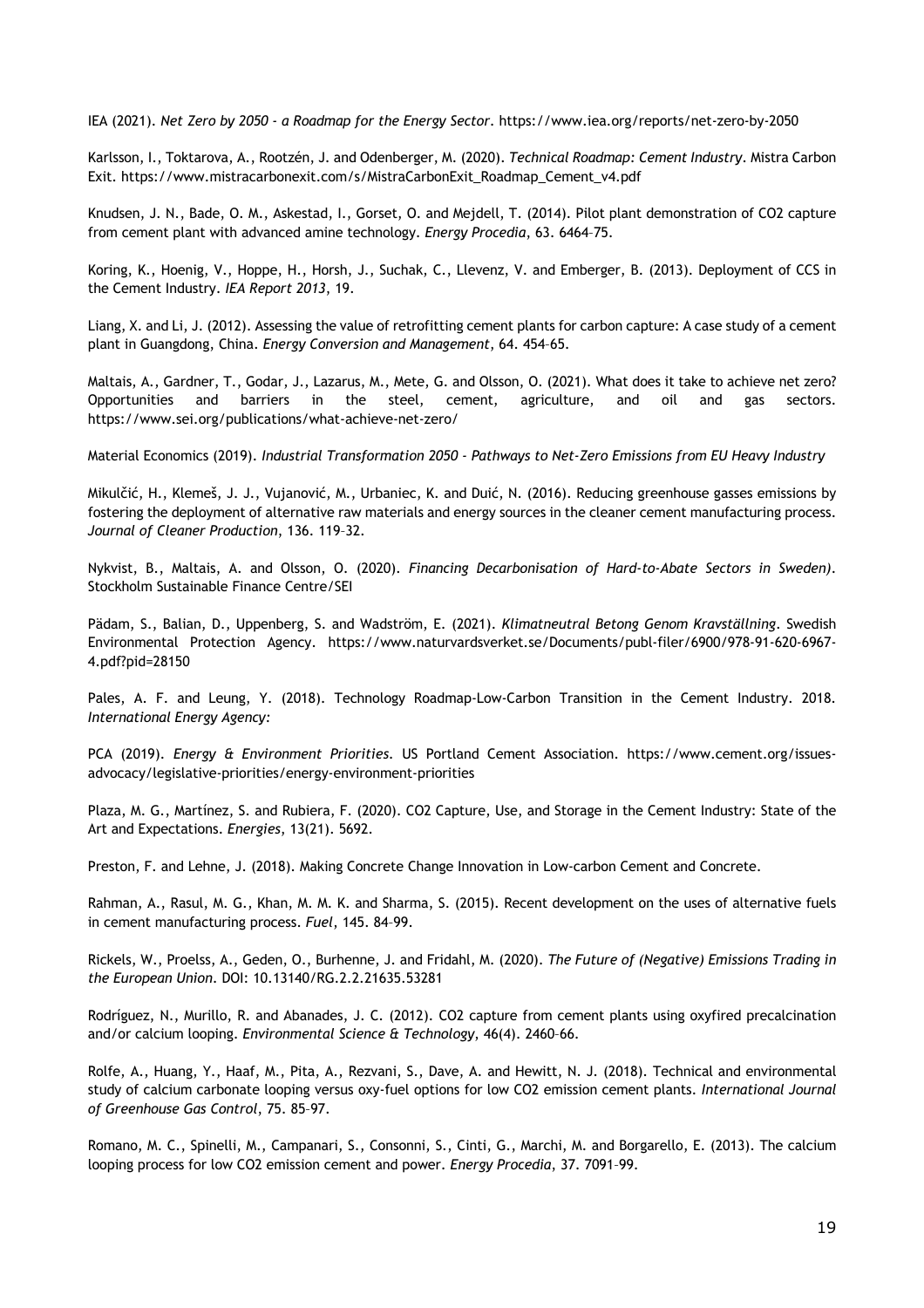Rootzén, J. and Johnsson, F. (2017). Managing the costs of CO2 abatement in the cement industry. *Climate Policy*, 17(6). 781–800. DOI: 10.1080/14693062.2016.1191007

Schakel, W., Hung, C. R., Tokheim, L.-A., Strømman, A. H., Worrell, E. and Ramírez, A. (2018). Impact of fuel selection on the environmental performance of post-combustion calcium looping applied to a cement plant. *Applied Energy*, 210. 75–87. DOI: 10.1016/j.apenergy.2017.10.123

Sims, R., Schaeffer, R., Creutzig, F., Cruz-Núñez, X., D'agosto, M., et al. (2014). *Chapter 8: Transport*. IPCC

Vatopoulos, K. and Tzimas, E. (2012). Assessment of CO2 capture technologies in cement manufacturing process. *Journal of Cleaner Production*, 32. 251–61.

Voldsund, M., Gardarsdottir, S. O., De Lena, E., Pérez-Calvo, J.-F., Jamali, A., et al. (2019). Comparison of technologies for CO2 capture from cement production—Part 1: Technical evaluation. *Energies*, 12(3). 559.

Wilhelmsson, B., Kollberg, C., Larsson, J., Eriksson, J. and Eriksson, M. (2018). *CemZero - A Feasibility Study Evaluating Ways to Reach Sustainable Cement Production via the Use of Electricity*

Yang, F., Meerman, J. C. and Faaij, A. P. C. (2021). Carbon capture and biomass in industry: A techno-economic analysis and comparison of negative emission options. *Renewable and Sustainable Energy Reviews*, 144. 111028.